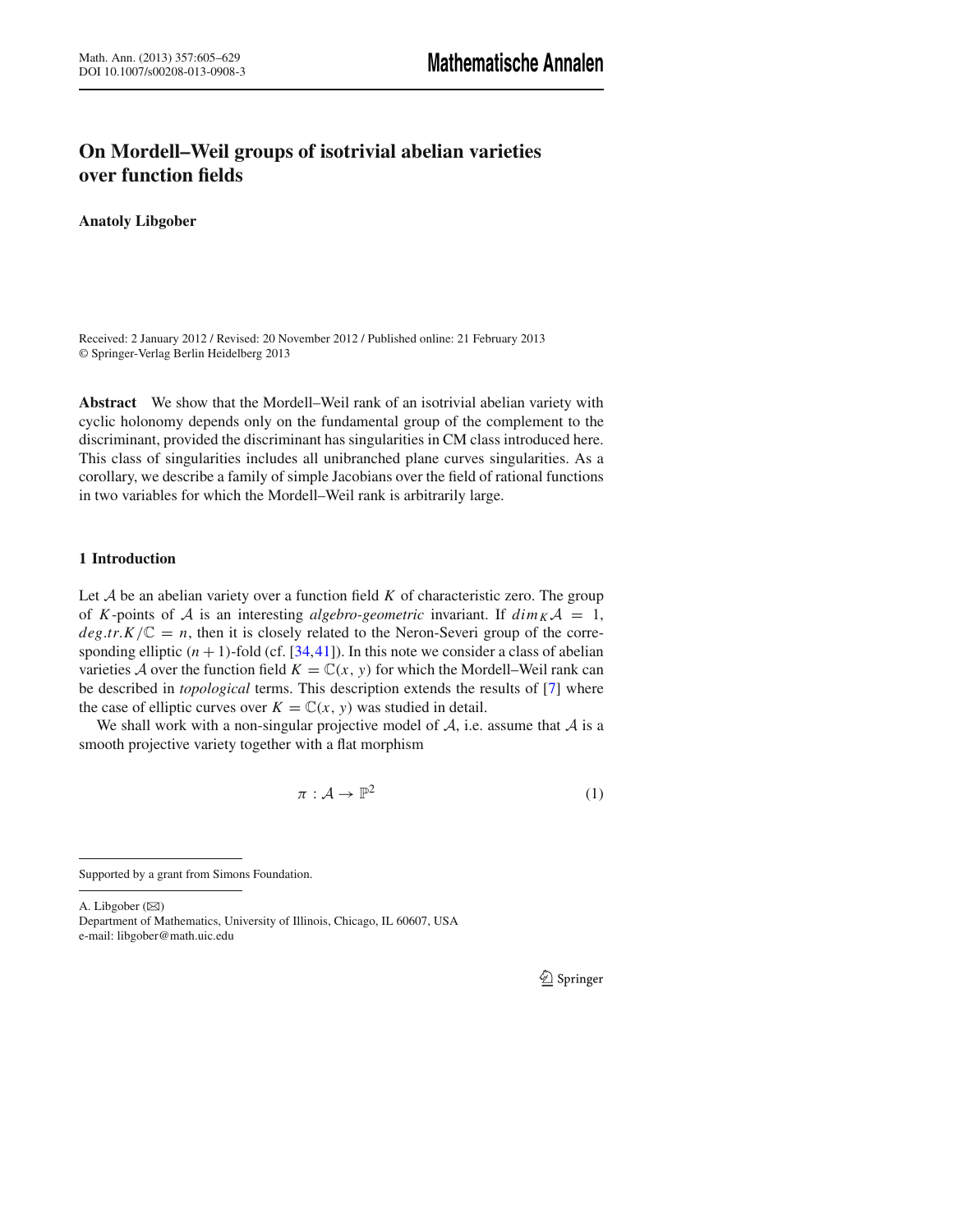such that fibers over closed points in the Zariski open subset of  $X = \mathbb{P}^2$  are polarized abelian varieties over C. Our main results relate the Mordell–Weil rank of *A* to the fundamental group of the complement to the discriminant  $\Delta$  of (1).

The restrictions which we impose on the abelian variety *A*, allowing one to express the Mordell–Weil rank topologically, are the following:

- A1. *A* is isotrivial.
- A2. The holonomy group of the family (1), (cf. Sect. 2.1) is cyclic.
- A3. The singularities of the discriminant have CM type (cf. Sect. 3.3).

In the case of elliptic *surfaces* (i.e.  $\dim_K A = 1$ ,  $\deg tr.K/\mathbb{C} = 1$ ) satisfying the condition A1, the condition A2 is automatically fulfilled. However, the Mordell–Weil rank is far from being topological as the examples in [28] show. Besides giving bounds on the Mordell–Weil rank (cf. Theorem 1.2), we also present several classes of families  $\mathcal A$  for which the rank can be calculated explicitly. In addition to the conditions A1–A3 above, we limit our-selves to the case of abelian varieties for which the discriminant is irreducible. We imposed this condition to simplify the exposition.

The data which affects the Mordell–Weil rank of *A* in fact requires only a small portion of the fundamental group of the complement to  $\Delta$ . It is the same as the data controling the Betti numbers of cyclic branched covers of  $\mathbb{P}^2$  with the ramification locus coinciding with the discriminant of morphism (1). As was shown in [25], Betti numbers of cyclic branched covers can be expressed in terms of the quotient  $\pi_1/\pi_1''$  of the fundamental group  $\pi = \pi_1(\mathbb{P}^2 - \Delta)$  by its second commutator  $\pi_1''$ . It is convenient to express them in terms of the Alexander invariant of  $\Delta \subset \mathbb{P}^2$  i.e. the vector space  $\pi'_1/\pi''_1 \otimes \mathbb{C}$  considered as a module over the group ring  $\mathbb{C}[\pi_1/\pi'_1]$  of the abelianization of  $\pi_1$  and ultimately this Alexander invariant represents the topological data which controls Mordell–Weil ranks of abelian varieties (1).

Results of this note show that for abelian varieties considered below, the Mordell– Weil rank depends, besides the type of the generic fiber, the degree and the local type of singularities of the discriminant, on the dimensions of certain linear systems of curves determined by the local type of singularities of the latter. This is a consequence of known results showing that the Alexander invariants of plane singular curves depend only on this data (cf. [27] and Sect. 2.5 below and references therein). Recently in [18], a relation was obtained between the rank of the elliptic curves and the dimensions of such linear systems in the case when *A* has the discriminant *with cusps and nodes as the only singularities*, using methods different than those used in this paper (i.e. studying the syzygies of the locus of cusps of the discriminant).

One of the key ingredients in the proof of above mentioned results, having independent interest, is the decomposition theorem of the Albanese varieties of cyclic branched covers of  $\mathbb{P}^2$ . In the context of abelian varieties (1) these covers come up since the abelian varieties satisfying above conditions A1 and A2 become trivial over cyclic extensions of  $\mathbb{C}(x, y)$ . We show that the Albanese variety of the cyclic cover of  $\mathbb{P}^2$ , over which the pull back of A is trivial splits up to isogeny into a product of abelian varieties of CM type, assuming that the singularities of the branching locus of the cyclic cover of  $\mathbb{P}^2$  have CM type. More precisely, we have the following (similar result was obtained in  $[7]$  in the case when  $A$  is an elliptic curve but with slightly different assumptions on singularities):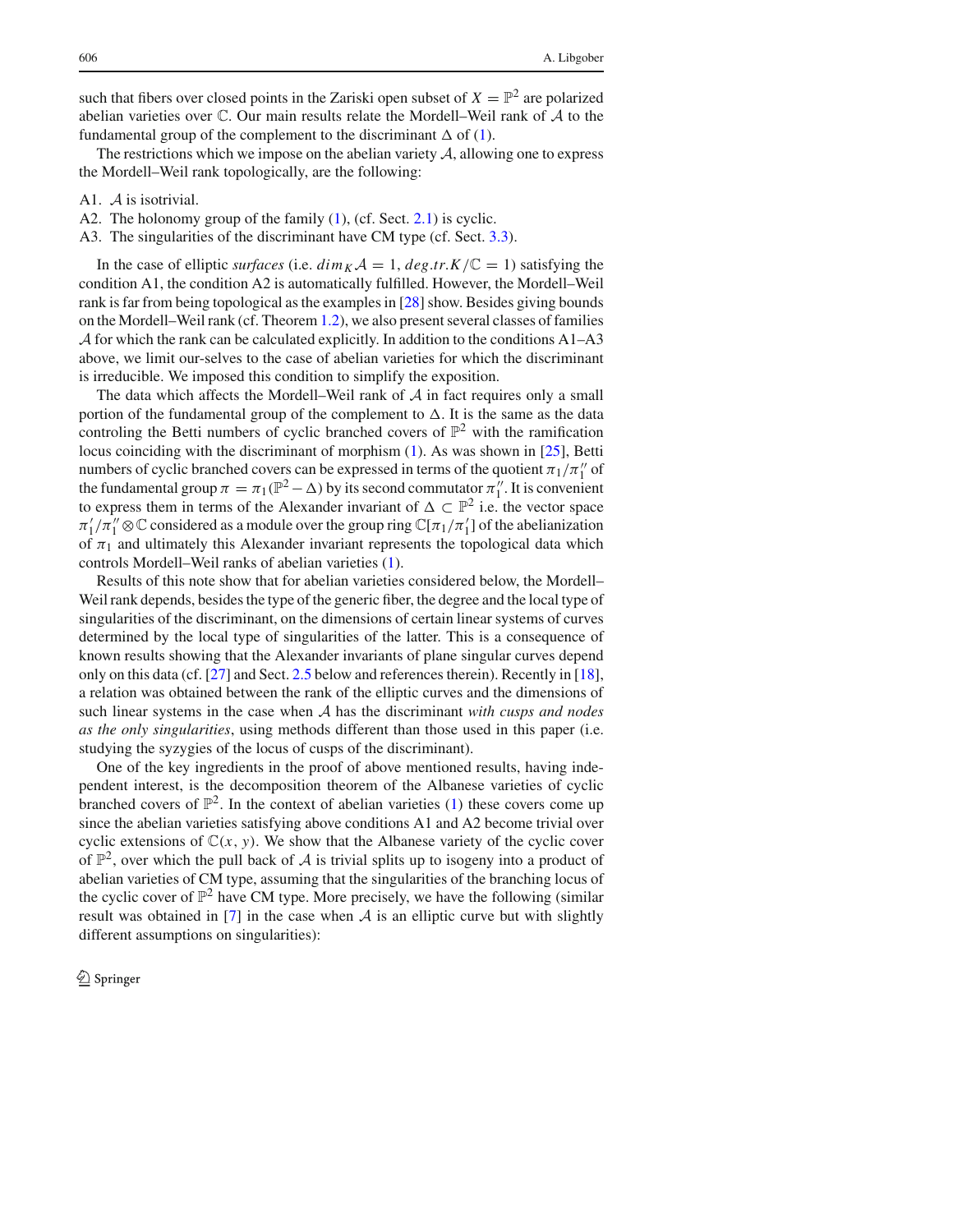**Theorem 1.1** Let  $\Delta$  be an irreducible and reduced curve in  $\mathbb{P}^2$  such that all its sin*gularities have CM type. Then the Albanese variety of a cyclic cover of*  $\mathbb{P}^2$  *ramified along*  $\Delta$  *is isogenous to a product of abelian varieties of CM type each having as its endomorphism algebra an etale algebra which is a product of cyclotomic fields.*

The definition of singularities of a CM type in the case of plane curves is given in terms of the local Albanese variety which is equivalent to the data of weight one part and its Hodge filtration for the mixed Hodge structure on the cohomology of the Milnor fiber of the singular points (cf. Definition 3.4). The local Albanese variety is the special case of the abelian variety associated by Deligne with 1-motif in [9]. We say that a plane curve singularity has a CM type if its local Albanese variety has a CM type. We refer to [31,36] or [30] for information on abelian varieties of CM type but recall that those are abelian varieties *A* with  $End(A) \otimes \mathbb{Q}$  containing an (etale) Q-subalgebra of rank 2dim*A* isomorphic to a product of fields (in the case of CM-singularities, we show that these fields are cyclotomic).

The class of plane curve singularities of CM type is rather large: it includes all unibranched singularities (cf. Theorem 3.12), simple singularities,  $\delta$ -essential singularities in the sense of [7] etc. However, ordinary multiple points of multiplicity greater than 3 do not have CM type in general (cf. Sect. 3).

The precise relation between the topology of the complement to the discriminant and the Mordell–Weil rank is given as follows.

**Theorem 1.2** *Let A be an isotrivial abelian variety over field*  $\mathbb{C}(x, y)$ *,*  $\pi$  *be morphism* (1) and A be its generic fiber. Let  $\Delta \subset \mathbb{P}^2$  be the discriminant of  $\pi$  and let  $G \subset Aut$  A *be the holonomy group of A (cf.* 2.1*). Assume that:*

- (a) *G is a cyclic group of order d acting on generic fiber A of* (1) *without fixed subvarieties of a positive dimension.*
- (b) The singularities of  $\Delta$  have CM type and  $\Delta$  is irreducible.

*Then*

- 1. *the rank of the Mordell–Weil group of A is zero, unless the generic fiber of* π *is an abelian variety of CM-type with endomorphism algebra containing a cyclotomic field.*
- 2. *Assume that the generic fiber A of* π *is a simple abelian variety of CM type corresponding to the field*  $\mathbb{Q}(\zeta_d)$ *. Let s be the multiplicity of the factor*  $\Phi_d(t)$  *of the Alexander polynomial of*  $\pi_1(\mathbb{P}^2 - \Delta)$  *where*  $\Phi_d(t)$  *is the cyclotomic polynomial of degree d. Then:*

$$
rkM W(\mathcal{A}, \mathbb{C}(x, y)) \leq s \cdot \phi(d)
$$
 (2)

*(here*  $\phi(d) = deg \Phi_d(t)$  *is the Euler function).* 

3. *Let A be an abelain variety as in 2. If d is the order of the holonomy of A and the Albanese variety Alb* $(X_d)$  *of the d-fold cover*  $X_d$  *of* X ramified over  $\Delta$  has A is *its direct summand with multiplicity s then one has equality in* (2)*.*

Theorem 1.2 has the following as an immediate consequence: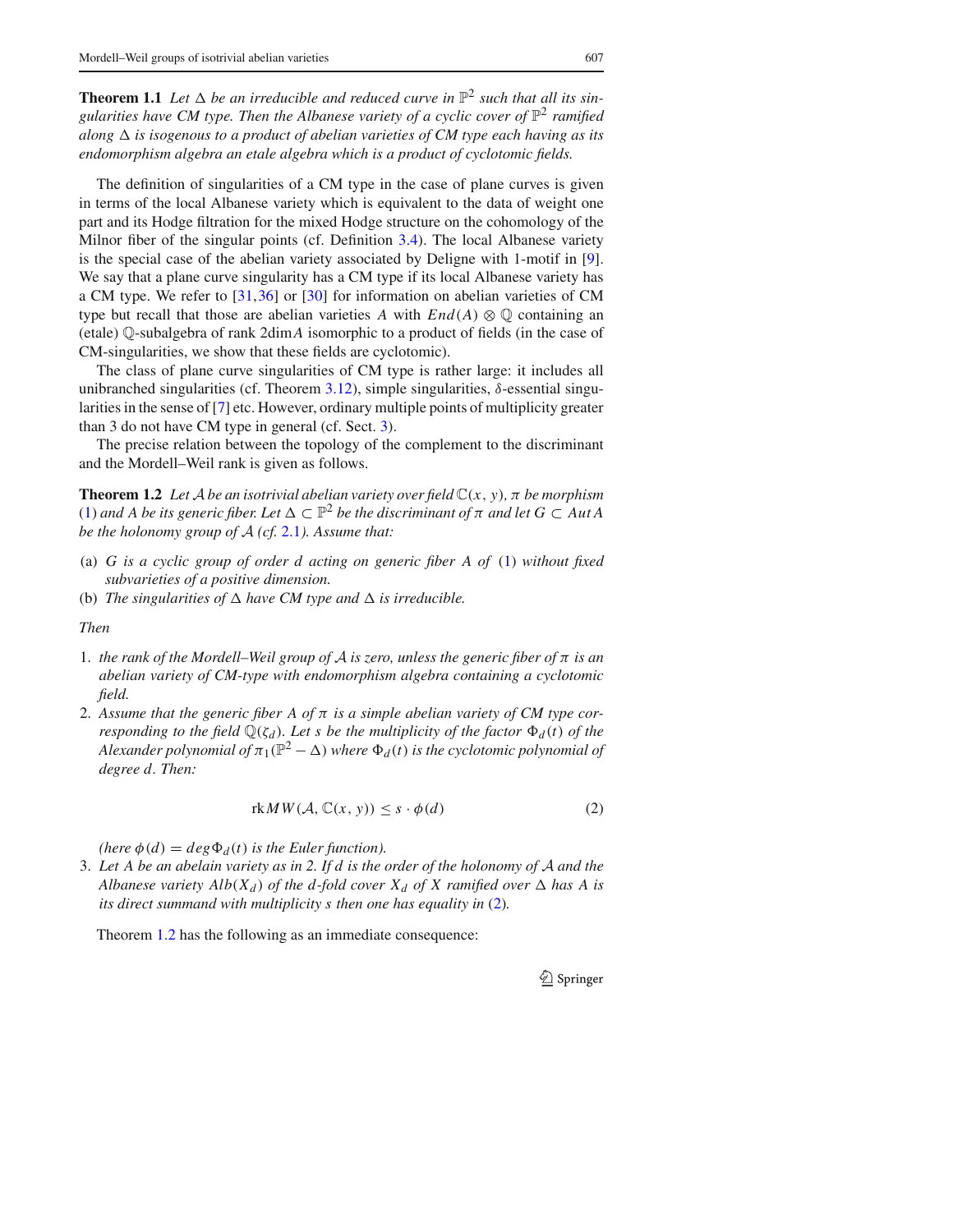**Corollary 1.3** *If*  $\mathcal{A}$  *is a family* (1)*with generic fiber A such that*  $End(A) \otimes \mathbb{Q} = \mathbb{Q}(\zeta_d)$ *holds and such that for each singular point of the discriminant the monodormy operator has no primitive roots of unity of degree d as an eigenvalue then*  $rkMW(A) = 0$ *.* 

*On the other hand, for the Jacobian of the curve over*  $\mathbb{C}(x, y)$  *given in*  $(u, v)$  *plane by the equation*

$$
up = v2 + (xp + yp)2 + (y2 + 1)p
$$
 (3)

*one has rkMW* =  $p - 1$  (*cf.* 5.2). The Jacobian of generic fiber of the family (3) is a *simple abelian variety.*

It would be interesting to know if ranks of isotrivial abelian varieties over  $\mathbb{C}(x, y)$ with fixed generic fiber are bounded (or have non-trivial bounds in terms of degree of discriminant). Note that inequality (2) only shows that with assumption of Theorem 1.2 such bounds are equivalent to the bounds on the possible multiplicities of  $\Phi_d$  in the Alexander polynomial of the discriminant. Very little is known at the moment about bounds on such multiplicites (cf. [7] containing a discussion of the relation between the bounds on the rank and the degree of the latter).

The content of this paper is as follows. In the next section we recall the background material used below. The Sect. 3 discusses the local Albanese varieties of plane curve singularities and cases when they have CM type. The decomposability of the Albanese variety of cyclic branched covers (under certain conditions) is proved in Sect. 4. Section 5 contains the proof of the Theorem 1.2 and gives examples of specific situations in which the above theorem can be applied. The Theorem 1.2 in fact can be used in both directions: it gives many examples in which one obtains explicitly the rank of the Mordell–Weil group. On the other hand, it also provides a mean to give a bound on the complexity of the Alexander module of certain curves (cf. [7]). The Example 5.2, discussing the discriminant with largest known multiplcity of  $\Phi_d(t)$  is given at the end of the last section.

Finally, I want to thank J.I.Cogolludo for comments on this paper.

#### **2 Abelian varieties over transcendental extensions of** C

#### 2.1 Isotrivial abelian varieties, discriminant and holonomy

As in the Introduction, we fix a flat proper morphism of smooth complex projective varieties  $\pi : A \to X$  with generic fiber being an abelian variety over  $\mathbb{C}$ , i.e. an abelian variety over  $\mathbb{C}(X)$ .

A *rational* section (resp. a section) of  $\pi$  is a rational (resp. regular) map  $s: X \to A$ such that  $\pi \circ s$  is the identity on the domain of *s*.

An abelian variety  $\pi : A \to X$  is called isotrivial if for an open set  $U \subseteq X$  the fibers of  $\pi$  over any pair of points  $x, y \in U$  are isomorphic as polarized abelian varieties with the polarization induced from  $\mathcal A$ . The generic fiber of  $\pi$  will be denoted  $A$ .

The discriminant locus  $\Delta$  of  $\pi$  is the subvariety of *X* consisting of points *x* for which the fiber  $\pi^{-1}(x)$  is not smooth. The map  $\pi^{-1}(X - \Delta) \to X - \Delta$  is a locally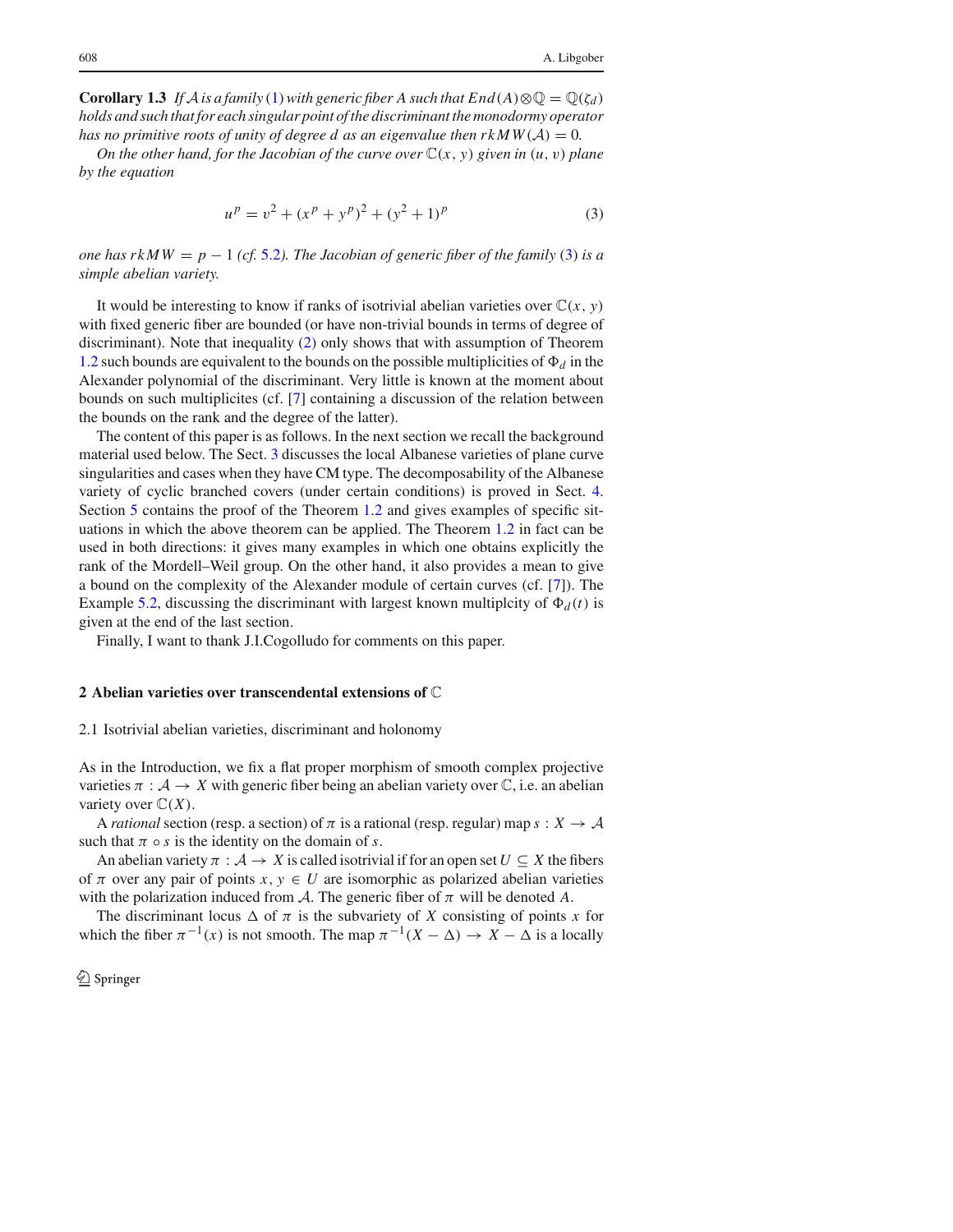trivial fibration. It follows from [24] (cf. also [20] and [33]) that there is an unramified Galois covering  $s: X' - \Delta' \rightarrow X - \Delta$  such that

- (a) the Galois group *G* is a subgroup of automorphisms of the fiber *A* preserving its polarization induced from the polarization of *A* and
- (b) such that

$$
\mathcal{A} = \{ (X' - \Delta') \times A \} / G \tag{4}
$$

with the action given by  $g(x, a) = (gx, ga)(x \in X' - \Delta', a \in A)$ . The equality (4) is a birational isomorphism which is biregular if one replaces the left hand side by the open subset  $s^{-1}(X - \Delta)$  in *A*.

We shall assume that  $X' - \Delta'$  is an open set in its *G*-equivariant smooth compactification *X'*, i.e  $X' - \Delta'$  is the complement to a divisor  $\Delta' \subset X'$  where *X'* is a *G*-equivariant resolution of singularities of a *G*-equivariant compactification of  $X' - \Delta'$ .

**Definition 2.1** The holonomy group of an isotrivial abelian variety  $A$  is a group  $G$ which satisfies the conditions (a) and (b) above and such that no quotient of *G* satisfies them. The holonomy map is the composition

$$
\pi_1(X - \Delta) \to G \to \text{Aut}A \tag{5}
$$

Note that the first map in (5) can be described as the homomorphism corresponding to the covering map  $X' - \Delta' \to X - \Delta$ , i.e. having the kernel isomorphic to  $\pi_1(X' - \Delta')$ .

In this paper we are concerned only with the case  $X = \mathbb{P}^2$ . Since we assume in Theorem 1.2(b) that the image of the holonomy is non-trivial it follows that  $\Delta$  has codimension one in *X*.

# 2.2 Chow trace of isotrivial families

Next recall Lang-Neron's finite generation result for abelian varieties over function fields starting with the definition of Chow trace (cf. [8,21]). Given an extension *K/k* of fields and an abelian variety *A* over *K*, there exist an abelian variety *B* over *k* (called the *Chow trace*) and homomorphism  $\tau : B \otimes_k K \to A^1$  defined over *k* such that for any extension  $E/k$  disjoint from  $K$ , abelian variety  $C$  over  $E$  and morphism  $\alpha: C \to A$  over *K E* there exists  $\alpha': C \to B$  such that  $\alpha = \tau \circ \alpha'$  (after appropriate field extensions of *A* and *B*). A description of the Chow trace in the case of relative Picard schemes is given in [15] (cf. Proposition 2.2, also [35]). In the case of isotrivial abelian varieties, we have the following (which in the case of relative Picard schemes is a consequence from [15]):

**Proposition 2.2** *Let*  $A \rightarrow X$  *be an isotrivial abelian variety over*  $\mathbb{C}(X)$  *with holonomy G. Then*  $\mathbb{C}$ -trace of  $\mathcal A$  *is isomorphic to the abelian subvariety*  $A^G$  *of*  $A$ *which is the maximal subvariety of A fixed by the holonomy group G.*

<sup>&</sup>lt;sup>1</sup> *B*  $\otimes_k$  *K* is the result of field extension of *B*.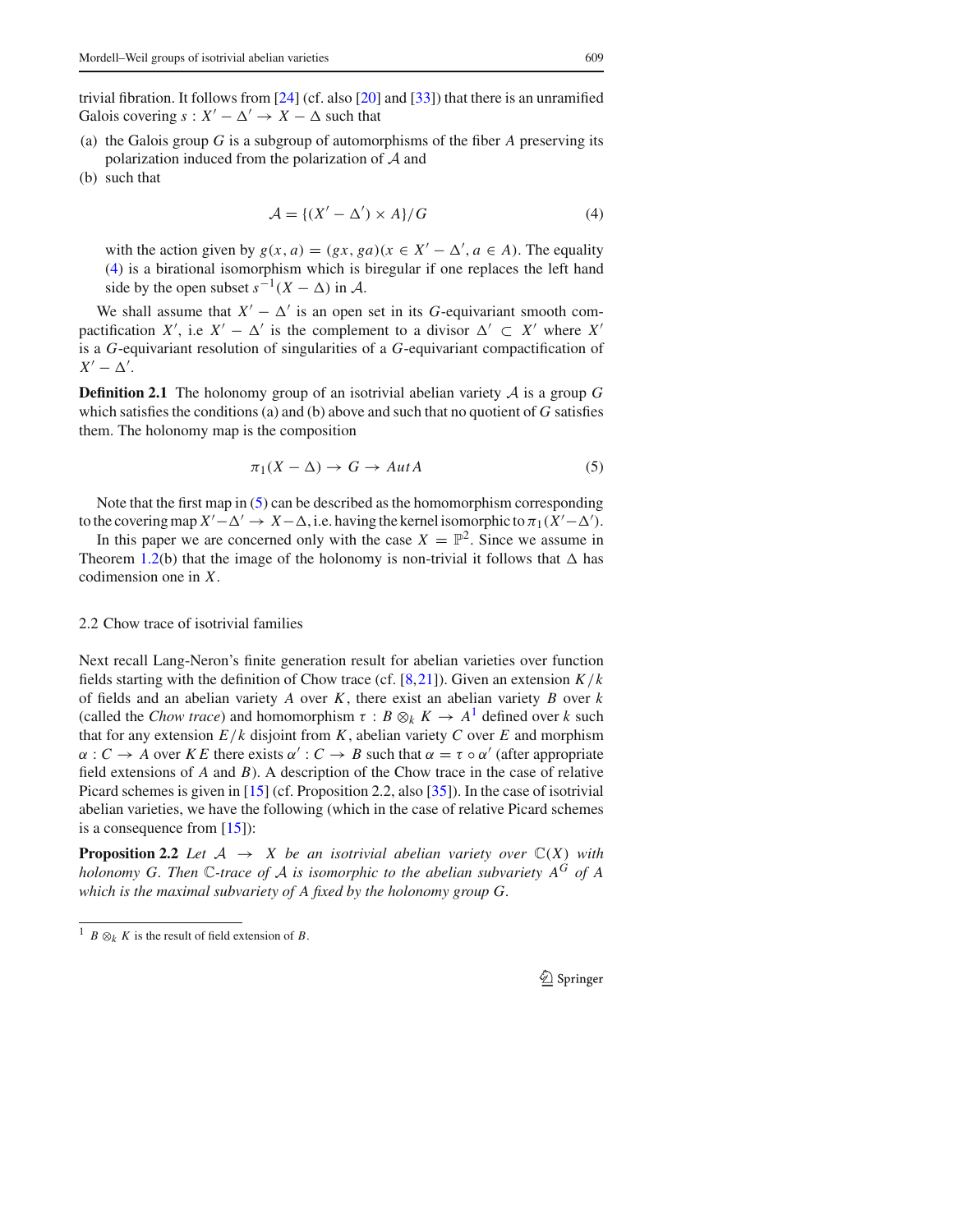*Proof* For any path  $\gamma : [0, 1] \rightarrow X - \Delta$  the identification (4) provides the map:  $h_\pi$ :  $\pi^{-1}(0) \to \pi^{-1}(1)$  as the composition of a fixed identification of  $\pi^{-1}(0)$  with the fiber over a point in  $s^{-1}(\gamma(0))$  and a restriction of projection  $(X' - \Delta') \times A \rightarrow$  $(X' - \Delta')/G \subset \mathcal{A}$  in (4) on the end point of the *s*-lift of path  $\gamma$ . This is well-defined since the lift of *s* is unique, but a change of the path  $\gamma(t)$  results in a composition of  $h_\pi$ with an automorphism from *G*. In particular, one has an identification of subvarieties *A<sup>G</sup>* of any two fibers of  $\pi$  and the map  $A^G \times (X - \Delta) \rightarrow A$  can be defined using continuation along paths. This yields the trace map  $\tau : A^G \otimes k(X) \to A$ .

Next, given a map  $T : B \times (X - A) \rightarrow A$  commuting with projections on  $X - A$ , restricting it on a loop  $\gamma$  in *X* −  $\Delta$  yielding a holonomy transformation *g* ∈ *G*, one sees that  $T|_{(B \times \gamma(0))}: B \times \gamma(0) \to A_{\gamma(0)}$  (the fiber of *A* over  $\gamma(0)$ ) has the image belonging to  $A^G$  i.e. we have factorization of *T* through  $\tau$ . This implies the universality property in the definition of trace.

An automorphism group *G* of a polarized abelian variety is finite (cf. [5] Chapter 5 Corollary 1.9) and (4) can be used to construct an isotrivial family of polarized abelian varieties for any etale covering of  $X - \Delta$  with a Galois group  $G \subset Aut A$ .

With the notion of trace in place, one can state a function field version of the Mordell–Weil theorem as follows:

**Theorem 2.3** (cf. [21]) *Let K be a function field of a variety over a field k. Let A be an abelian variety defined over K and*  $\tau: B \to A$  *is its trace. Then the Mordell–Weil group*  $A(K)/\tau B(k)$  *is finitely generated.* 

# 2.3 Examples of isotrivial families of abelian varieties with cyclic group of automorphisms

If the automorphism group of an abelian variety is cyclic, then *any* family of abelian varieties with such fiber has a cyclic holonomy group. Here is a way to obtain such examples. Jacobians of curves with cyclic automorphism groups have cyclic automorphism groups as well since by the Torelli theorem  $Aut(J(C)) = Aut(C)/\pm I$  (resp.  $Aut(J(C)) = Aut(C)$  for non-hyperelliptic curves (resp. for hyperelliptic curves). (cf. [23,42]). As an example of curves with a cyclic automorphism group one can consider the curves  $C_{p-2,p}$  with the following equation of the affine part (cf. [22,3,17] and Sect. 3.4 below):

$$
u^p = v^{p-2}(1-v)
$$
 (6)

*Example 2.4* Let  $\Phi(x, y)$  be a curve in  $\mathbb{C}^2$  which is the affine portion of a smooth projective curve having degree p. <sup>2</sup> Consider the curve over  $\mathbb{C}(x, y)$  given by

$$
u^p \Phi(x, y) = v^{p-2} (1 - v)
$$
 (7)

<sup>2</sup> Assumption of smoothness will be used below to show that the Mordell–Weil rank in this case is zero. The construction in this example yields an isotrivial family of Jacobians for any  $\Phi$ .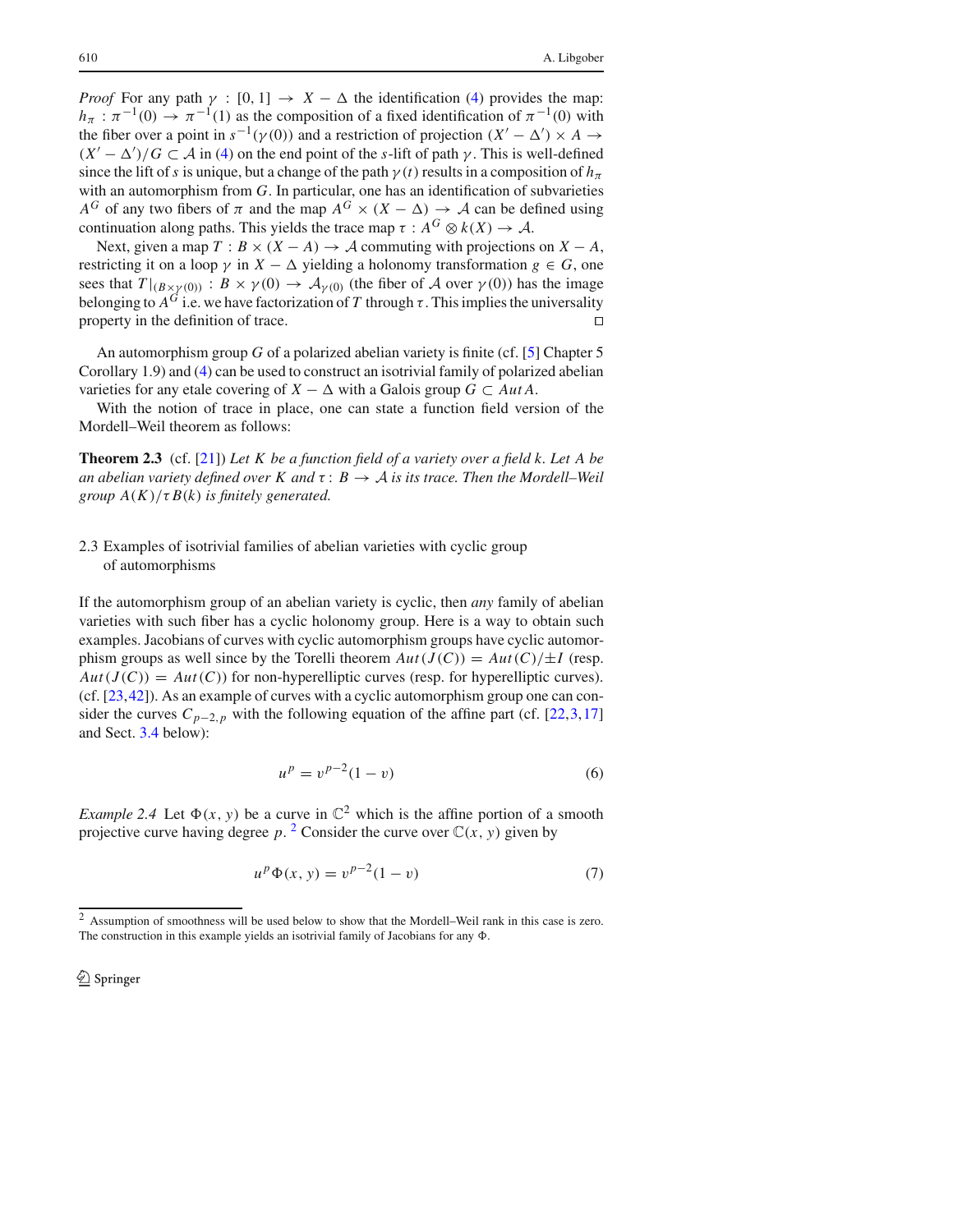Over the complement to  $\Phi(x, y) = 0$  we have the family of curves isomorphic to the curve (6). This family is trivialized over *X'* given by  $z^p = \Phi(x, y)$ . The Jacobian of (7) over  $\mathbb{C}(x, y)$  provides an example of an isotrivial abelian variety over this field.

#### 2.4 Abelian varieties of CM type

A large class of examples of abelian varieties *admitting* cyclic group of automorphisms, which will appear in several contexts below, is given by abelian varieties of CM type. Recall that a CM field is an imaginary quadratic extension of a totally real number field (cf. [31,36,30]). A CM-algebra is a finite product of CM-fields. Such an algebra *E* is endowed with an automorphism  $\iota_E$  such that for any  $\rho : E \to \mathbb{C}$  one has  $\rho \circ \iota_E = \overline{\rho}$ (the conjugation of  $\rho$ ). CM-type of a CM-algebra *E* is:

$$
\{\Phi \subset Hom(E, \mathbb{C}) | Hom(E, \mathbb{C}) = \Phi \cup \iota_E(\Phi), \Phi \cap \iota_E(\Phi) = \emptyset\}
$$
 (8)

For a CM field K of degree g over  $\mathbb{Q}$ , a CM type  $\Phi$  is a collection of pairwise, not conjugate, embeddings  $\sigma_1, \ldots, \sigma_g$  of  $K \to \mathbb{C}$ .

For a CM algebra  $E$  with a chosen CM-type  $\Phi$  and a lattice in  $E$  i.e. a subgroup  $\Lambda$  such that  $E = \Lambda \otimes_{\mathbb{Z}} \mathbb{Q}$  (e.g. product of the rings of integers of each of CMfields composing *E*) corresponds the torus  $E \otimes \mathbb{R}/\Lambda$  with the complex structure induced from the identification  $E \otimes_{\mathbb{Q}} \mathbb{R} \to \mathbb{C} \frac{dim_{\mathbb{Q}}E}{2}$  given by the direct sum of the homomorphisms  $\phi \in \Phi$  where  $\Phi$  is the CM type. This complex torus is an abelian variety (cf. [30,31,36]). The following example of a CM type appears below in the context of singularities:

*Example 2.5* Let *p* be an odd prime. Consider the set  $\Phi$  of roots of unity of degree *p* with positive imaginary part (i.e.  $exp(\frac{2\pi i k}{p})$  for  $1 \le k \le \frac{p-1}{2}$ ). The set of embeddings of  $\mathbb{Q}(\zeta_p)$  induced by the maps  $exp(\frac{2\pi i}{p}) \to \omega, \omega \in \Phi$  provides a CM type of  $\mathbb{Q}(\zeta_p)$ .

Note that this CM type is primitive in the sense that the corresponding abelian variety is simple (cf. [36], Section 8.4, p. 64).

More generally, for a pair of primes *p, q*, the set of primitive roots of unity of degree  $p \cdot q$  with a positive imaginary part provides a CM type of the field  $\mathbb{Q}(\zeta_{pq})$ .

#### 2.5 Alexander polynomials

The Alexander polynomial is an invariant of the fundamental group which allows one to state conditions under which the first Betti number of a cyclic cover is positive (cf. [27]). Recall that for a group *G* and a surjection  $\sigma : G \to W$  onto a cyclic group *W*, one defines the Alexander polynomial as follows. Let  $K = K e r \sigma$  and  $K/K'$  be the abelianization of *K*. It follows from the exact sequence

$$
0 \to K'/K'' \to K/K'' \to W \to 0
$$

that *W* acts on  $K'/K''$  via conjugation on  $K'$ .

**Definition 2.6** The Alexander polynomial  $\Delta_G(t)$  of *G* relative to the surjection  $\sigma$  is the characteristic polynomial of a generator of *W* acting on the vector space  $K/K' \otimes \mathbb{C}$  (this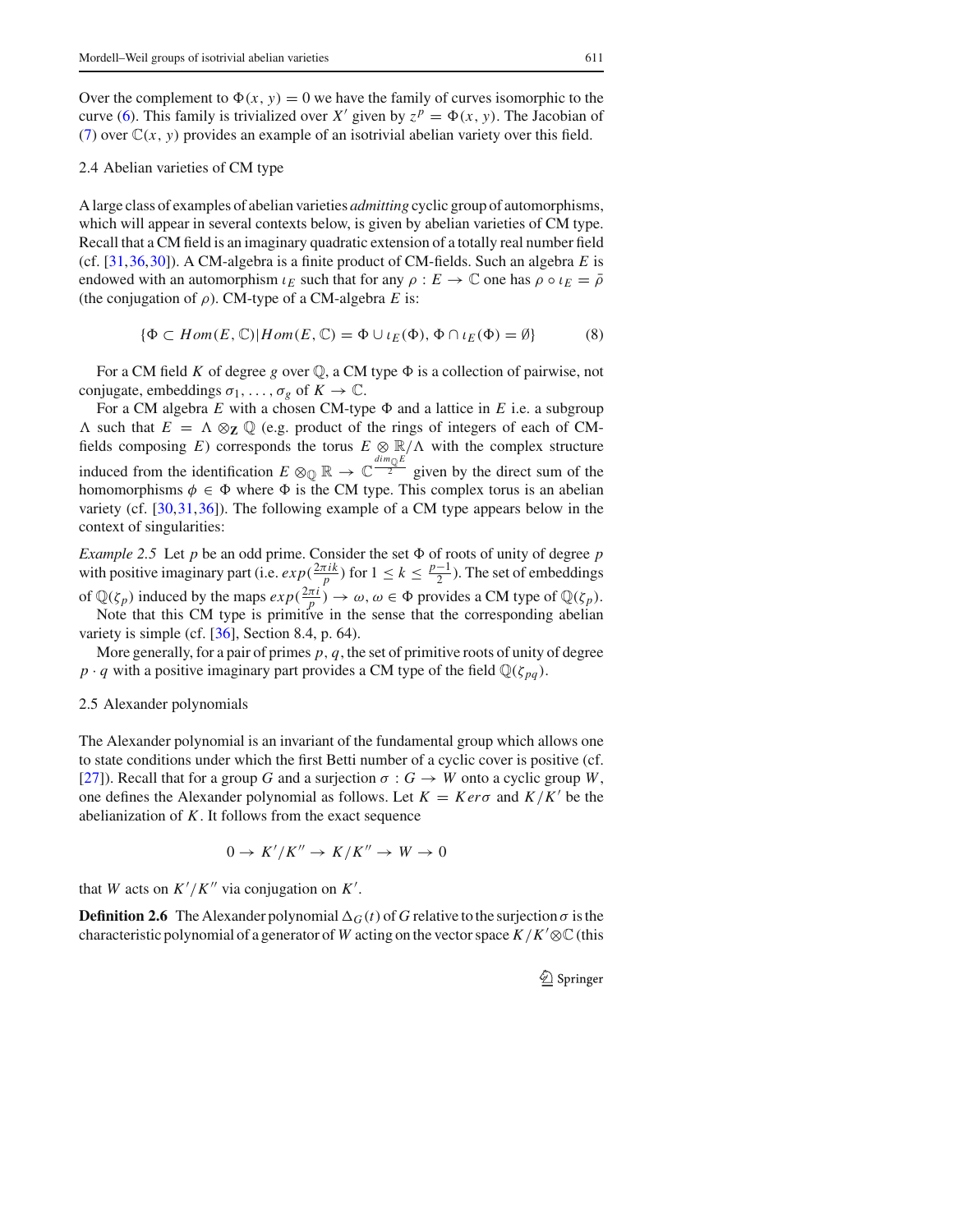space has a finite dimension, cf. [27]; in cases when *W* is finite, one chooses the polynomial of the minimal degree among polynomials corresponding to different actions of generator). Moreover, one has a cyclic decomposition  $K'/K'' \otimes \mathbb{C} = \bigoplus_i \mathbb{C}[W]/\lambda_i^3$ in terms of which  $\Delta_D(t) = \Pi_i \lambda_i(t)$  where *t* acts as a generator of *W*.

The properties of the Alexander polynomials of the fundamental groups of the complements to the algebraic curves in  $\mathbb{P}^2$  are summarized by the following:

**Theorem 2.7** *Let*  $G = \pi_1(\mathbb{P}^2 - D)$  *where D is a projective curve of degree d with arbitrary singularities and with r irreducible components. Let*  $\Delta_D(t)$  *denote the Alexander polynomial of D relative to surjection*  $G = \mathbb{Z}_{\text{deg}D} = W$  *sending a loop to the class modulo degD of its total linking number with D (cf.* [25]*)*

1. *For each singularity P of the curve D denote by*  $\Delta_P(t)$  *the Alexander polynomial of the local fundamental group*  $\pi_1(B_P - B_P \cap D)$  *where*  $B_P$  *is a small ball about* P *in*  $\mathbb{P}^2$  *(as above, the Alexander polynomial is defined relative to surjection*  $\pi_1(B_P B_P \cap D$   $\rightarrow \mathbb{Z}$  *given by the total linking number with*  $B_P \cap D$ *). Then the Alexander polynomial*  $\Delta_D(t)$  *polynomial of*  $\pi_1(\mathbb{P}^2 - D)$  *divides the product:*

$$
\Pi_{P \in Sing(H \cap D)} \Delta_P(t) \tag{9}
$$

*In particular the Alexander polynomial of*  $\pi_1(\mathbb{P}^2 - D)$  *is cyclotomic.* 

2. Let  $X_N$  be an N-fold cyclic branched covering space of  $\mathbb{P}^2$  ramified over D, and *corresponding to a surjection of W onto a cyclic group of order N. Then the characteristic polynomial of the generator of W acting on*  $H_1(X_N, \mathbb{C})$  *is equal to* 

$$
\sum_{i} gcd(t^N - 1, \lambda_i(t))
$$
\n(10)

3. With each singularity P and a rational number  $\kappa \in (0, 1)$  one associates the ideal  $I(P, \kappa)$  *in the local ring of P (the ideal of quasi-adjunction)*<sup>4</sup> *with the following properties. Let*  $\mathcal{I}_k \subset \mathcal{O}_{\mathbb{P}^2}$  *be the ideal sheaf for which the support of*  $\mathcal{O}_{\mathbb{P}^2}/\mathcal{I}_k$  *is the set of singularities of D different than nodes and stalk of*  $I_k$  *at P is I*( $P$ *,*  $\kappa$ *) then* 

 $\Delta_D(t)$ 

$$
= (t-1)^{r-1} \Pi_{\kappa} \left[ (t - exp(-2\pi i\kappa)) (t - exp(2\pi i\kappa)) \right]^{dim H^{1}(\mathbb{P}^{2}, \mathcal{I}_{\kappa}(d-3-\kappa d))} (11)
$$

*where the product is over all*  $\kappa = \frac{i}{d}$ ,  $1 \le i \le d - 1$ 

<sup>&</sup>lt;sup>3</sup> If *W* is finite, then  $\mathbb{C}[W]$  is isomorphic to  $\mathbb{C}[t, t^{-1}]/(t^{|W|} - 1)$  and  $\lambda_i \in \mathbb{C}[W]$  are viewed as polynomials in  $\mathbb{C}[t]$  having the minimal degree in its coset. This definition is slightly different from the one used in [25] where only infinite *W* was used. The reduction to the case when *W* is infinite was done by replacing the projective curve *D* by its affine portion such that the line at infinity *L* is transversal to *D*. If *D* is irreducible then  $H_1(\mathbb{P}^2 - D, \mathbb{Z}) = \mathbb{Z}_{deg D}$  but  $H_1(\mathbb{P}^2 - D \cup L, \mathbb{Z}) = \mathbb{Z}$ . Moreover, for reduced *D*, the surjection  $\pi_1(\mathbb{P}^2_2 - D \cup L) \to \mathbb{Z}$  given by the linking number with *D* yields the same polynomial as surjection  $\pi_1(\mathbb{P}^2 - D) \to \mathbb{Z}_{deg D}$  given by the linking number with *D*.

<sup>&</sup>lt;sup>4</sup> *I*(*P*, *k*) is defined in terms of the germ of the curve and  $\kappa \in \mathbb{Q}$  (cf. [26]); there is identification of the ideals of quasi-adjunction and the multiplier ideals (ibid.).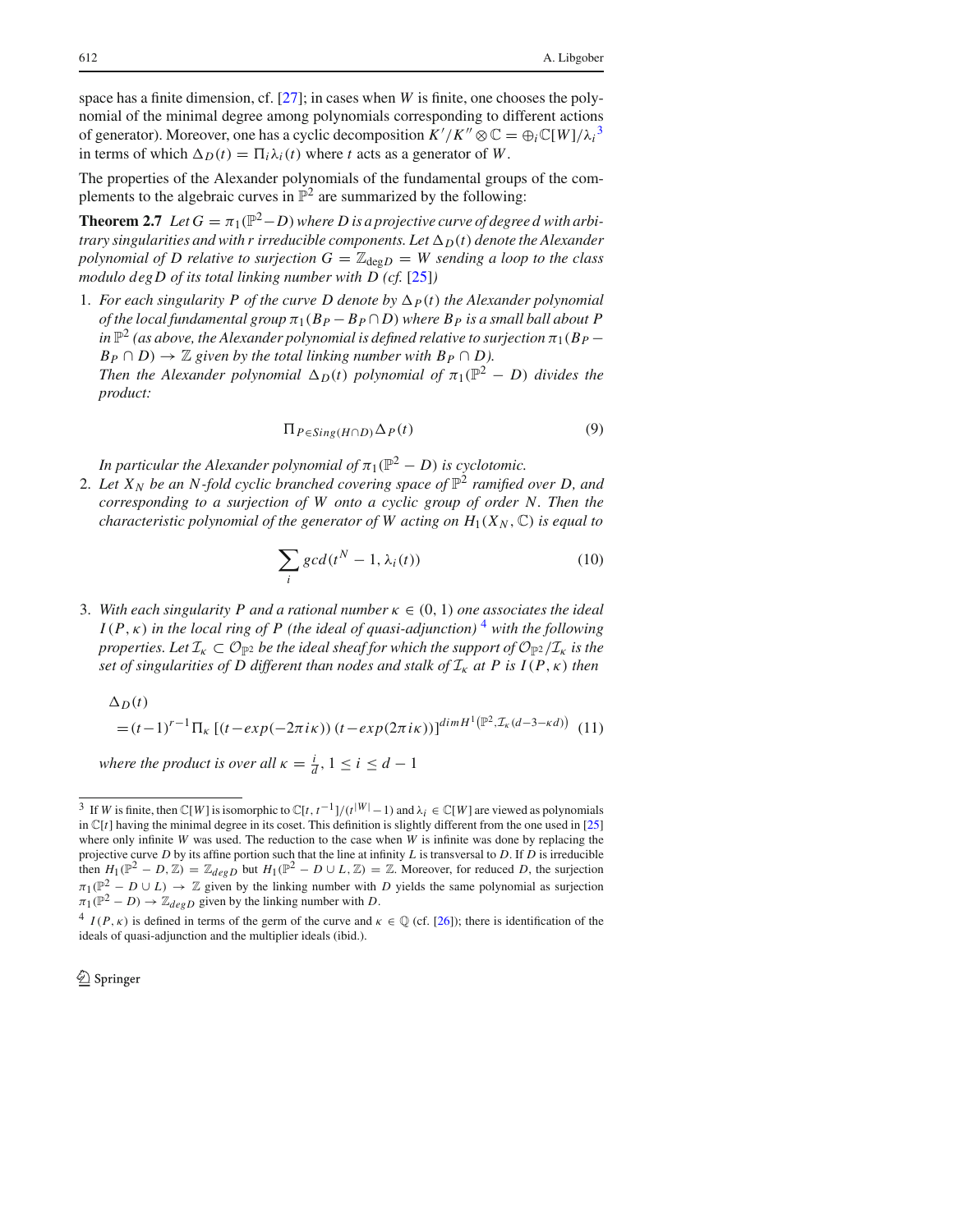*In particular, for curves with singularities locally equivalent to*  $u^p = v^q$  *only, one has:*

$$
\Delta_D(t) = \left[ \frac{(t^{pq} - 1)(t - 1)}{(t^p - 1)(t^q - 1)} \right]^s
$$
\n(12)

*where s* =  $dim H^{1}(\mathbb{P}^{2}, \mathcal{I}((\frac{1}{p} + \frac{1}{q})d - 3))$  *and*  $\mathcal{I}$  *is the ideal sheaf defined by conditions:* 

- (a)  $\mathcal{O}_{\mathbb{P}^2}/\mathcal{I}$  *is supported at singularities of D*
- (b) *stalk <sup>I</sup> at each singular point is the maximal ideal of the local ring.*<sup>5</sup>

We refer to [25,27] for proofs of these results but note that much of the reasoning in the proof of the Theorem 4.1 is a Hodge theoretical refinement of the topological arguments in the proof of the first part of the Theorem2.7. The local type of singularities of plane curves which come up in part 2 in Theorem 2.7 and associated mixed Hodge structures are discussed in the next section.

#### **3 Local Albanese varieties and singularities of CM-type**

The main result of this section is Theorem 3.12, describing the structure of the local Albanese varieties of unibranched singularities, showing that they have a CM type. Section 3.1 contains a description of several constructions of the mixed Hodge structures associated with plane curve singularities. The results mainly follow from previous discussions given in [7,26]. In Sect. 3.2 we recall the definitions of the local Albanese variety following [7]. Then we introduce plane curve singularities of a CM-type as those for which the local Albanese varieties will have a CM type. The assertion that unibranched singularities have a CM type is proven in Sect. 3.4.

#### 3.1 Mixed Hodge structures associated with a link

Let  $f(x, y)$  be a germ of a plane curve singularity at the origin  $(0, 0)$ . Recall (cf. [7]) the comparison of the limit of a mixed Hodge structure associated with degeneration  $f(x, y) = t$  defined in the case of isolated singularities of arbitrary dimension in [37], and the mixed Hodge structure on the cohomology of a punctured neighborhood of the exceptional set of a resolution of the singularity of  $z^n = f(x, y)$  (or equivalently the link of the latter surface singularity) constructed in [10].

Let *V* be a germ of an algebraic space having an isolated singularity at  $P \in V \subset \mathbb{C}^N$ . Let  $H_P^*(V)$  be the local cohomology of *V*. It is shown in [38] (using a mapping cone construction) that  $H_P^*(V)$  supports a mixed Hodge structure. The cohomology of the link *L* of singularity of *V*, i.e. the intersection of *V* with a small sphere in  $\mathbb{C}^N$  centered at *P*, is related to the local cohomology as follows:

$$
H^*(L) = H_P^{*+1}(V)
$$
\n(13)

<sup>&</sup>lt;sup>5</sup> Such a description of  $I$  is a consequence of a calculation yielding that the maximal ideal is the ideal of quasi-adjunction of  $u^p = v^q$  and  $\kappa = 1 - \frac{1}{p} - \frac{1}{q}$ .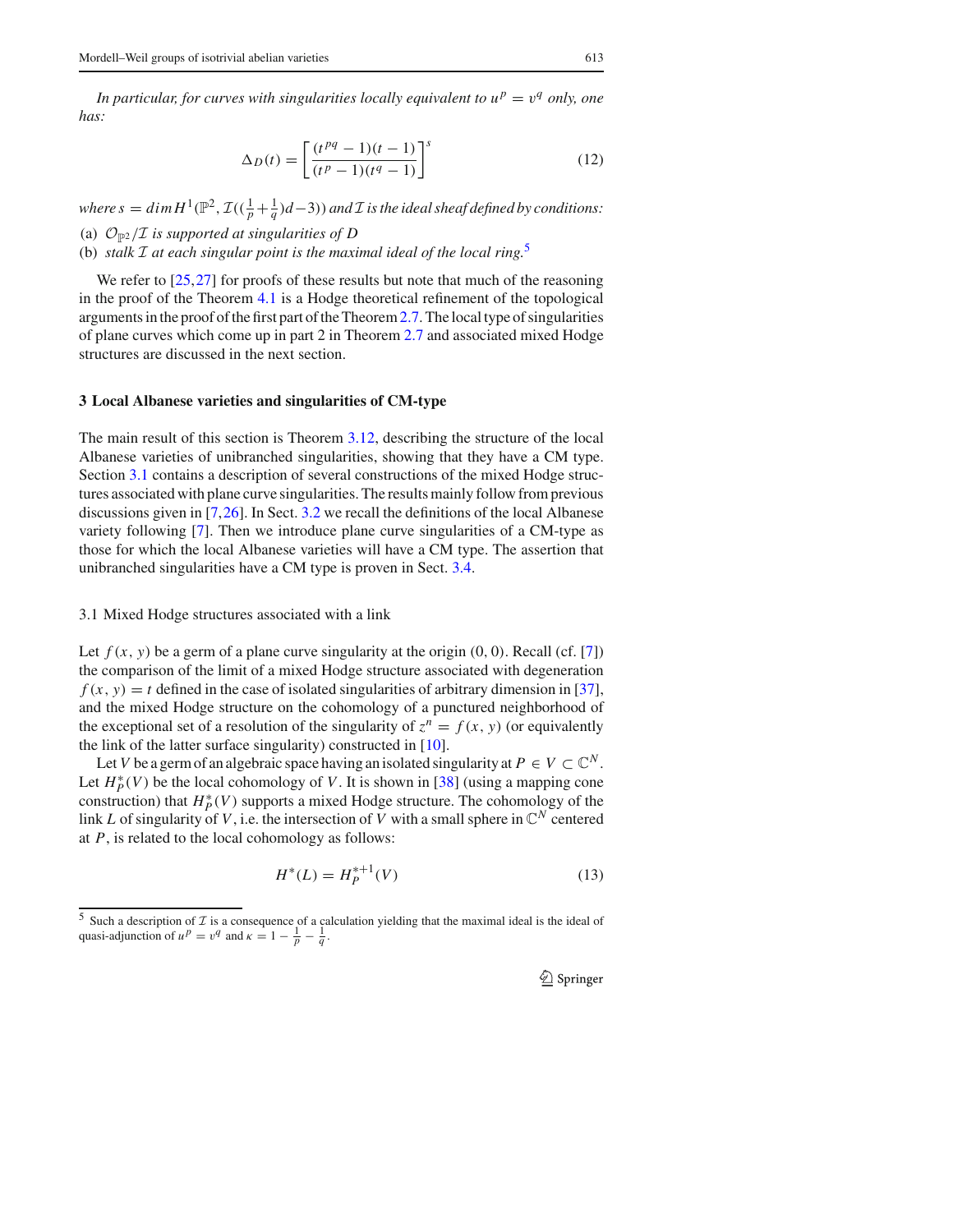In particular the cohomology of *L* receives a canonical mixed Hodge structure (cf. [38]). On the other hand, *L* is a retract of a deleted neighborhood of the exceptional set of a resolution of singularity of *V*, which provides a description of this mixed Hodge structure using the presentation:

$$
\tilde{V} - E = \tilde{V} \bigcap \bar{V} - E \tag{14}
$$

where  $\tilde{V}$  is a resolution of the germ *V*, *E* is the exceptional set of the resolution,  $\bar{V}$  is a smooth projective variety containing  $\tilde{V}$ . Here one views  $\tilde{V}$  as a small tubular neighborhood of the exceptional set  $E$ . In particular (cf. [10]), one has the Mayer– Vietoris sequence, which is a sequence of the mixed Hodge structures:

$$
\longrightarrow H^k(\tilde{V}) \oplus H^k(\bar{V} - E) \longrightarrow H^k(\tilde{V} - E) \longrightarrow H^{k+1}(\bar{V}) \longrightarrow \tag{15}
$$

The weights on  $H^k(\tilde{V}) = H^k(E)$  (resp.  $H^k(\bar{V} - E)$ ) are  $0, \ldots, k$ , since *E* is a normal crossing divisor, (resp.  $k, \ldots, 2k$  since  $\overline{V}$  − *E* is smooth). The weight of  $H^{k+1}(\bar{V})$  is  $k+1$  since  $\bar{V}$  is smooth projective. However the Gabber purity theorem yields that for  $0 \leq k < n$  the weights on  $H^k(L)$  are less than or equal to *k* and for  $n \leq k \leq 2n - 1$  are greater or equal than  $k + 1$  (cf. [12]).

Applying this to the case when *V* is the cyclic cover  $V_{f,n}$  given by  $z^n = f(x, y)$ one obtains for its link  $L_{f,n}$  the mixed Hodge structure with weights on  $H^1(L_{f,n})$ being 0, 1 and weights on  $H^2(L_{f,n})$  being 3, 4.

On the other hand, the vanishing cohomology of the family of germs  $f(x, y) = t$ , or equivalently the cohomology of Milnor fiber  $M_f$ , supports the limit mixed Hodge structure  $H_{lim}^1(M_f)$  (with weights (0, 1, 2)). The following comparison between the mixed Hodge structures on  $H^1(M_f)$  and  $H^2(L_f)$  is given for example in [7].

**Proposition 3.1** *Let*  $f(x, y)$  *be a germ of a plane curve (possibly reducible and nonreduced)* with semi-simple monodromy of order N and the Milnor fiber  $M_f$ . Let  $L_{f,N}$ *be link of the corresponding surface singularity*  $z^N = f(x, y)$ *. Then there is the isomorphism of the mixed Hodge structures:*

$$
Gr_3^W H^2(L_{f,N})(1) = Gr_1^W H^1(F_f)
$$
\n(16)

*where the mixed Hodge structure on the left is the Tate twist of the mixed Hodge structure constructed in* [10] *and the one on the right is the mixed Hodge structure on vanishing cohomology constructed in* [37]*.*

From this Proposition we obtain the following:

**Corollary 3.2** If the monodromy of  $f(x, y) = t$  is semisimple then the mixed Hodge *structure on the Milnor fiber of*  $f(x, y)$  *has type*  $(1, 1), (1, 0), (0, 1)$ *. The mixed Hodge structure on either side of* (16) *is pure of weight* 1 *and polarized.*

*Proof* Since the monodromy has a finite order, one has  $Gr_{0}^{W} = 0$  (cf. [37] p. 547). Moreover,  $Gr_1^W H^1(F) = \bigoplus H^1(D_i)$  where  $D_i$  are smooth curves appearing in the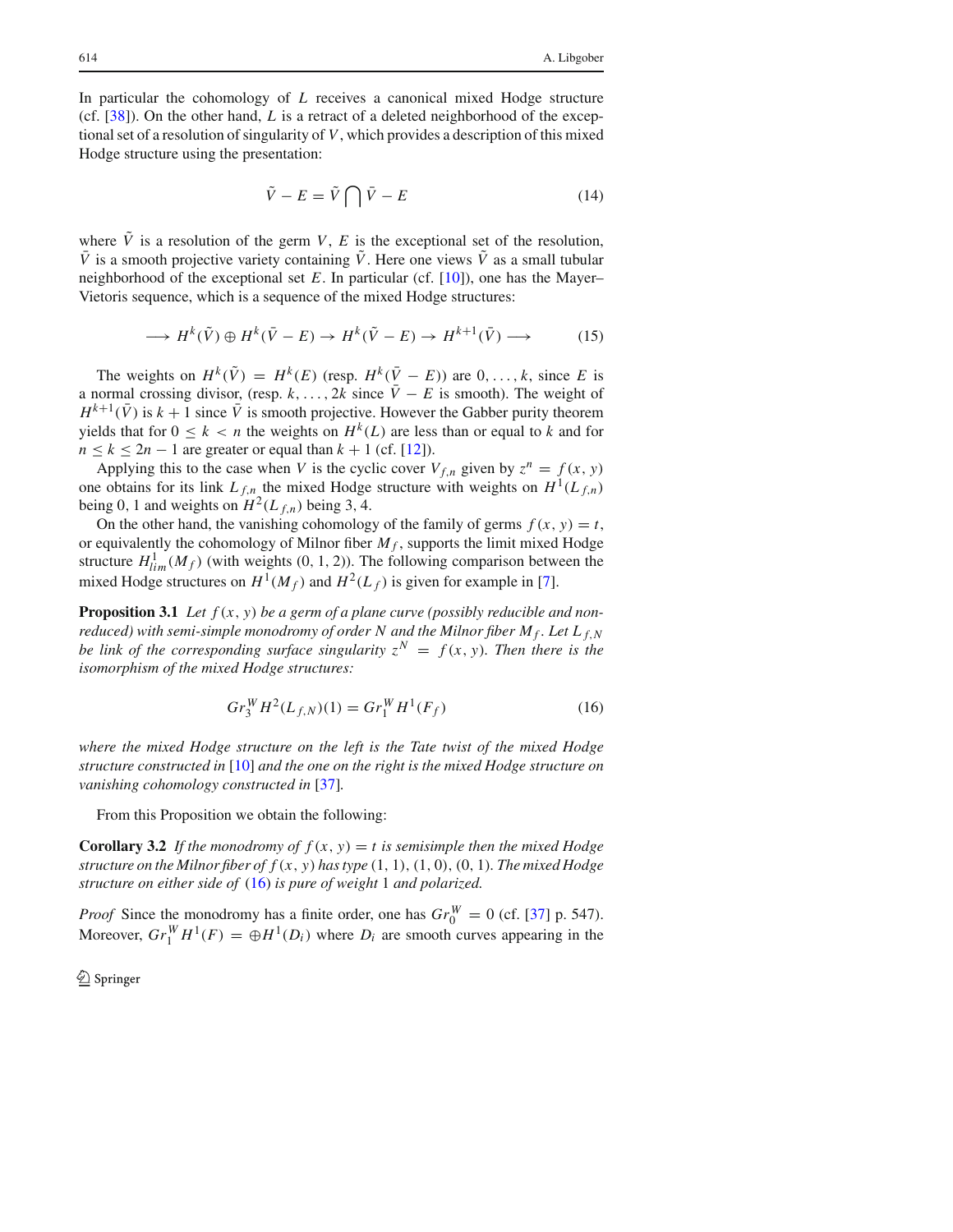semistable reduction of the family  $f(x, y) = t$ . (ibid). Therefore we obtain the polarization of the term on the right hand side of  $(16)$ .

Note that the action of the monodromy on  $Gr_2^W H^1(F_f)$  (resp.  $Gr_1^W H^1(F_f)$ ) is trivial (resp. does not have 1 as an eigenvalue).

#### 3.2 Local Albanese variety

Given a pure Hodge structure  $(H_{\mathbb{Z}}, F)$  of weight  $-1$ , one associates to it a complex torus as follows (a more general case of mixed Hodge structures of type *(*0*,* 0*), (*0*,* −1*), (*−1*,* 0*), (*−1*,* −1*)* is discussed in [9]):

$$
A_H = H_{\mathbb{Z}} \backslash H_{\mathbb{C}} / F^0 H_{\mathbb{C}} \tag{17}
$$

In the case when the Hodge structure is polarized,  $A_H$  is an abelian variety.

**Definition 3.3** Local Albanese variety  $Alb_f$  of a plane curve singularity  $f(x, y) = 0$ is the abelian variety (17) corresponding to the Hodge structure on homology  $H_1(M_f, \mathbb{Z})$  of the Milnor fiber which is dual to the cohomological mixed Hodge structure considered in the Proposition 3.1.

#### 3.3 CM-singularities

Recall that if the monodromy operator acting on the (co)homology of the Milnor fiber is semisimple then it preserves the Hodge filtration (cf. [37]).

**Definition 3.4** A plane curve singularity is called a singularity of CM type if its local Albanese variety is isogenous to a product of simple abelian varieties of CM type.

The local Albanese variety has the monodromy operator of the singularity as its automorphism. The following provides a description of the eigenvalues of the induced action on its tangent space at identity.

**Proposition 3.5** *Let Alb*  $_f$  *be the local Albanese variety of singularity*  $f(x, y) = 0$ *. The eigenvalues of the automorphism induced on the tangent space to Alb <sup>f</sup> at identity by the monodromy operator of f are the exponents*  $exp(2\pi i \alpha)$  *of the elements*  $\alpha \in \mathbb{Q}$ *of the spectrum of this singularity (cf.* [37]*)* which satisfy  $0 < \alpha < 1$ .

*Proof* Indeed the above tangent space can be identified with  $Gr_F^0 H^1(M_f)$  and the claim follows from the definition of the spectrum of singularity. ⊓,

For unibranched singularities of plane curves the spectrum was calculated in [32].

*Example 3.6* For unibranched curve singularities with one characteristic pair, i.e. singularities with links equivalent to the links of singularity  $x^p = y^q$  where  $gcd(p, q)$ 1, the number of eigenvalues of the monodromy acting on  $Gr_F^0 H^1(M)$  (*M* is the Milnor fiber) is equal to  $\frac{(p-1)(q-1)}{2}$ . More precisely, the action on  $H_1(M)$  is semi-simple and has as the characteristic polynomial (cf. [39])

$$
\Delta_{p,q} = \frac{(t^{pq} - 1)(t - 1)}{(t^p - 1)(t^q - 1)}
$$
\n(18)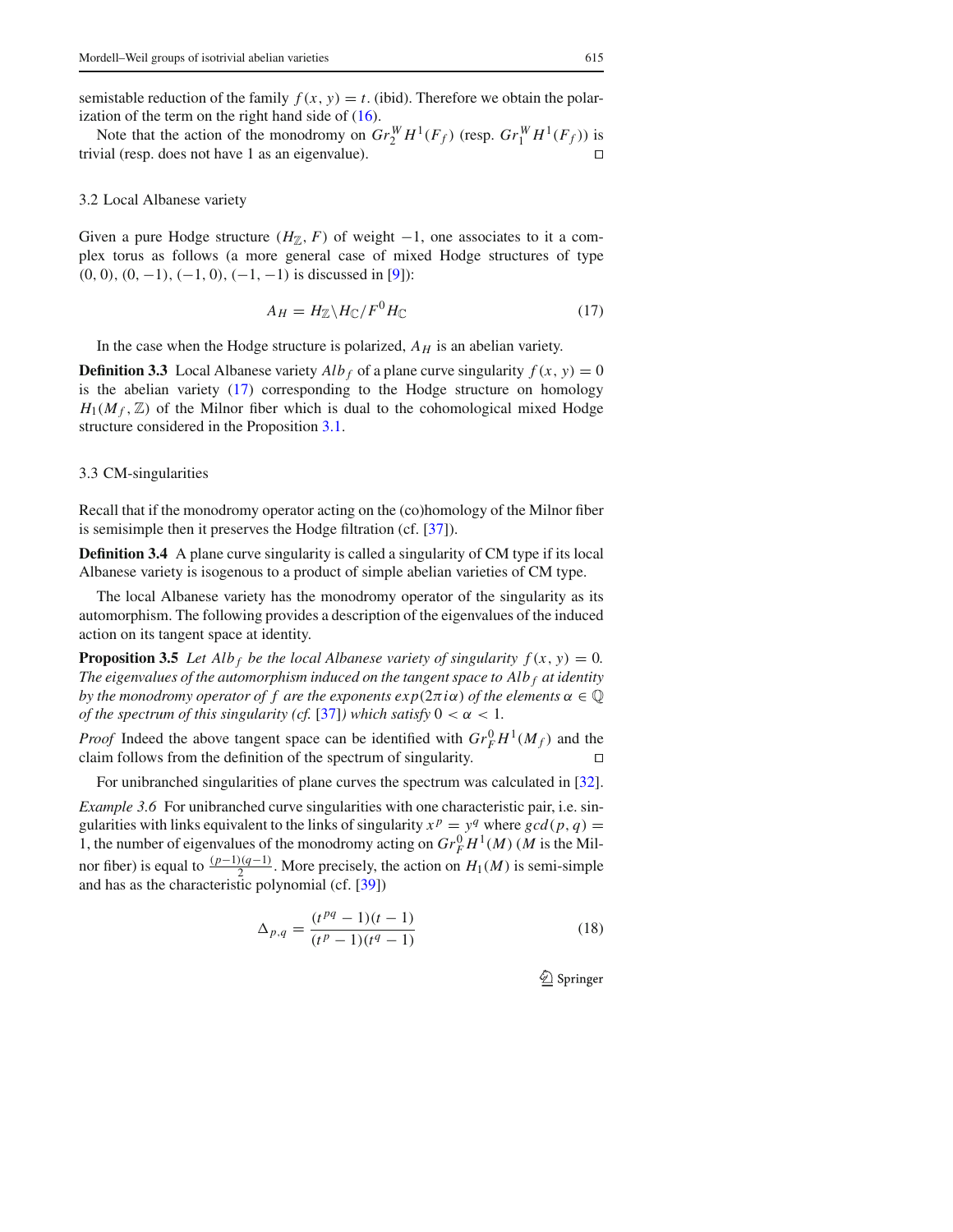The characteristic polynomial of the action on  $Gr_F^0 H^1(M)$  is

$$
\Pi(t - exp(-2\pi\sqrt{-1}\alpha)),\tag{19}
$$

where

$$
\alpha = \frac{i}{p} + \frac{j}{q}, \quad 0 < \alpha < 1, \quad 0 < i < p, \quad 0 < j < q \tag{20}
$$

(cf. [32] and references there). In particular for  $f(x, y) = x^2 + y^3$  the only eigenvalue on  $F^0$  is  $exp(\frac{2\pi\sqrt{-1}}{6})$ . More generally, for the singularity  $x^2 + y^p$  where p is an odd prime, the field generated by the roots of (18) is  $\mathbb{Q}(\zeta_p)$  and the CM type corresponds to subset set  $exp(\frac{2\pi\sqrt{-1}j}{p})$  where  $\frac{1}{2} + \frac{j}{p} < 1$  i.e. coincides with the CM type discussed in Example 2.5.

**Theorem 3.7** *Let*  $f(x, y)$  *be a germ of a plane curve singularity such that the monodromy*  $T_f$  *on*  $H^1(M_f, \mathbb{C})_{\neq 1} = H^1(M_f)/Ker(T_f - Id)$  *is semisimple. If the characteristic polynomial*  $\Delta_f(t)$  *does not have multiple roots different from 1 and*  $\Delta_f(-1) \neq 0$ , then the singularity  $f(x, y)$  has CM-type.

*Proof* Let  $T_f$  denote linear operator induced by the monodromy *f* of  $Gr_{1}^{W}H^{1}(F_f)$ . Since the monodromy  $T_f$  of the Milnor fiber is semisimple, as was mentioned earlier, it preserves the Hodge filtration, acts on  $Alb_f$  and hence the algebra  $End^\circ(Alb_f)$  =  $End(Alb<sub>f</sub>) \otimes \mathbb{Q}$  contains the algebra  $\mathbb{Q}[T_f]$ . The latter has the dimension equal to the degree of the minimal polynomial of  $T_f$  which is equal to  $dim H<sup>1</sup>(M_f, \mathbb{C})_{\neq 1}$  as follows from the assumption that the multiple eigenvalues of the monodromy different from 1 are absent.

Next consider, the isogeny decomposition of  $Alb_f$  into the product of abelian varieties  $X_i$  on which appropriate powers  $T_f^{d_i}$  have as eigenvalues only primitive roots of unity (cf. Theorem 2.1 in [4]). Since  $d_i \geq 3$  due to assumption  $\Delta_f(-1) \neq 0$ , each  $X_i$  has sufficiently many complex multiplications, i.e.  $End^\circ X_i$  contains semi-simple commutative algebra of rank  $2dim X_i$ . This subalgebra coincides with the center of  $End<sup>°</sup>(X<sub>i</sub>)$ . This implies the second inequality in:

$$
2\dim Alb_f = rkH_1(M_f, \mathbb{C})_{\neq 1} \le [End^{\circ}(Alb_f) : \mathbb{Q}]_{red}
$$
 (21)

(notations as in [30] p.10<sup>6</sup>) while the purity of Hodge structure on  $H^1(M_f)_{\neq 1}$  implies the first equality.

Now, the Proposition 3.1 in [30] yields that in fact one has an equality in (21) and the claim follows (cf. for example def. 3.2 [30]).

Alternatively, one can use the Theorem 3.2 in [4] (cf. also [13]) to see that isogeny components  $X_i$  have CM type (again using absence of multiple eignevalues of the monodromy acting on  $H^1(M_f, \mathbb{C})_{\neq 1}$ ) and hence to obtain the conclusion of the Theorem 3.7. orem 3.7.  $□$ 

<sup>&</sup>lt;sup>6</sup> i.e.  $[\Pi B_i : k]_{red} = \sum [B_i : k_i]^{\frac{1}{2}} [k_i : k]$  for a product of simple algebras  $B_i$  over *k*, with respective centers *ki* .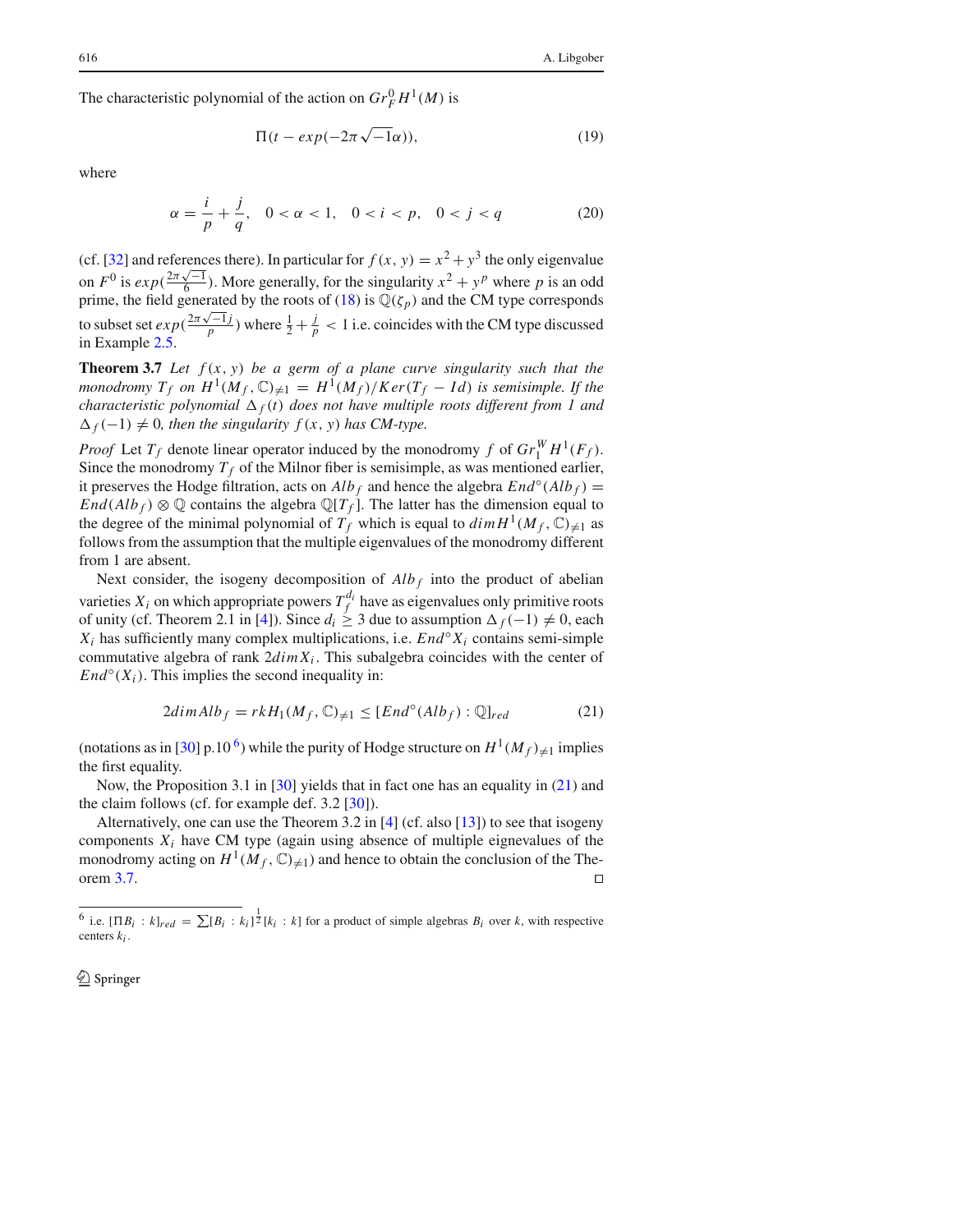*Example 3.8* Simple singularities have CM type (cf. [7]). Indeed, the characteristic polynomials of the monodromy of Milnor fiber of simple singularities are readily available. For singularity  $A_{2k}$ , it is equal to  $\frac{(t^{2k}+1)(t-1)}{t^2-1}$ <br>For singularity  $x^2y + y^{n-1}$  of type  $D_n$  it is equal to

$$
\Delta(t) = \left(t^{n-1} + (-1)^{n-1}\right)(t-1) \tag{22}
$$

For singularities  $E_6$ ,  $E_8$  i.e.  $y^3 + z^4$ ,  $y^3 + z^5$ , the characteristic polynomials of monodromy are given in Example 3.6 and for  $E_7$  i.e.  $yz^3 + y^3$  the characteristic polynomial is equal to  $t^7 - 1$ .

*Example 3.9* Consider singularity  $f(x, y) = \prod_{i=1}^{i=4} (x - \alpha_i y) = 0$  where  $\alpha_i$  are generic complex numbers. The characteristic polynomial of the monodromy is  $(t - 1)^3(t^2 +$  $1)^{2}(t+1)^{2}$  and so Theorem 3.7 cannot be applied. In fact the local Albanese coincides with the Jacobian of the only exceptional curve of the resolution of singularity  $z^4$  =  $f(x, y)$ . This curve is a fourfold cyclic cover of  $\mathbb{P}^1$  totally ramified at 4 points. It cannot generically have CM type since the Jacobian of such curve surjects onto a twofold cover of  $\mathbb{P}^1$  branched at 4 points which hence represents a generic elliptic curve.

*Example 3.10* Consider the singularity of plane curve with the Puiseux expansion:

$$
x^{\frac{3}{2}} + x^{\frac{21}{10}} = x^{\frac{3}{2}} + x^{\frac{3}{2} + \frac{6}{2 \cdot 5}}\tag{23}
$$

The Puiseux pairs are  $(k_1, n_1) = (3, 2)$ ,  $(k_2, n_2) = (6, 5)$  which yields corresponding data  $w_1 = 3$ ,  $w_2 = w_1 n_1 n_2 + k_2 = 36$  (cf. [32]) and hence the characteristic polynomial of the monodromy of this singularity is  $(\Delta_{p,q}$  is given by (18))

$$
\Delta(t) = \Delta_{3,2}(t^5) \Delta_{36,5}(t) \tag{24}
$$

(cf. [40] for formulas for the characteristic polynomial of the monodromy in terms of Puiseux expansion), i.e.

$$
\Delta(t) = \left[ t^{10} - t^5 + 1 \right] \left[ \frac{(t^{36 \cdot 5} - 1)(t - 1)}{(t^{36} - 1)(t^5 - 1)} \right]
$$
(25)

Since the cyclotomic polynomial of degree 10 divides the polynomials in both brackets in (25),  $\Delta(t)$  has multiple roots. Nevertheless the local Albanese for this singularity is abelian variety of CM type (cf. Theorem 3.12).

3.4 Structure of a local Albanese variety of singularities of CM type

**Theorem 3.11** *Let*  $f(x, y) = 0$  *be a singularity with a semi-simple monodromy and let N be the order of the monodromy operator. The Albanese variety of germ*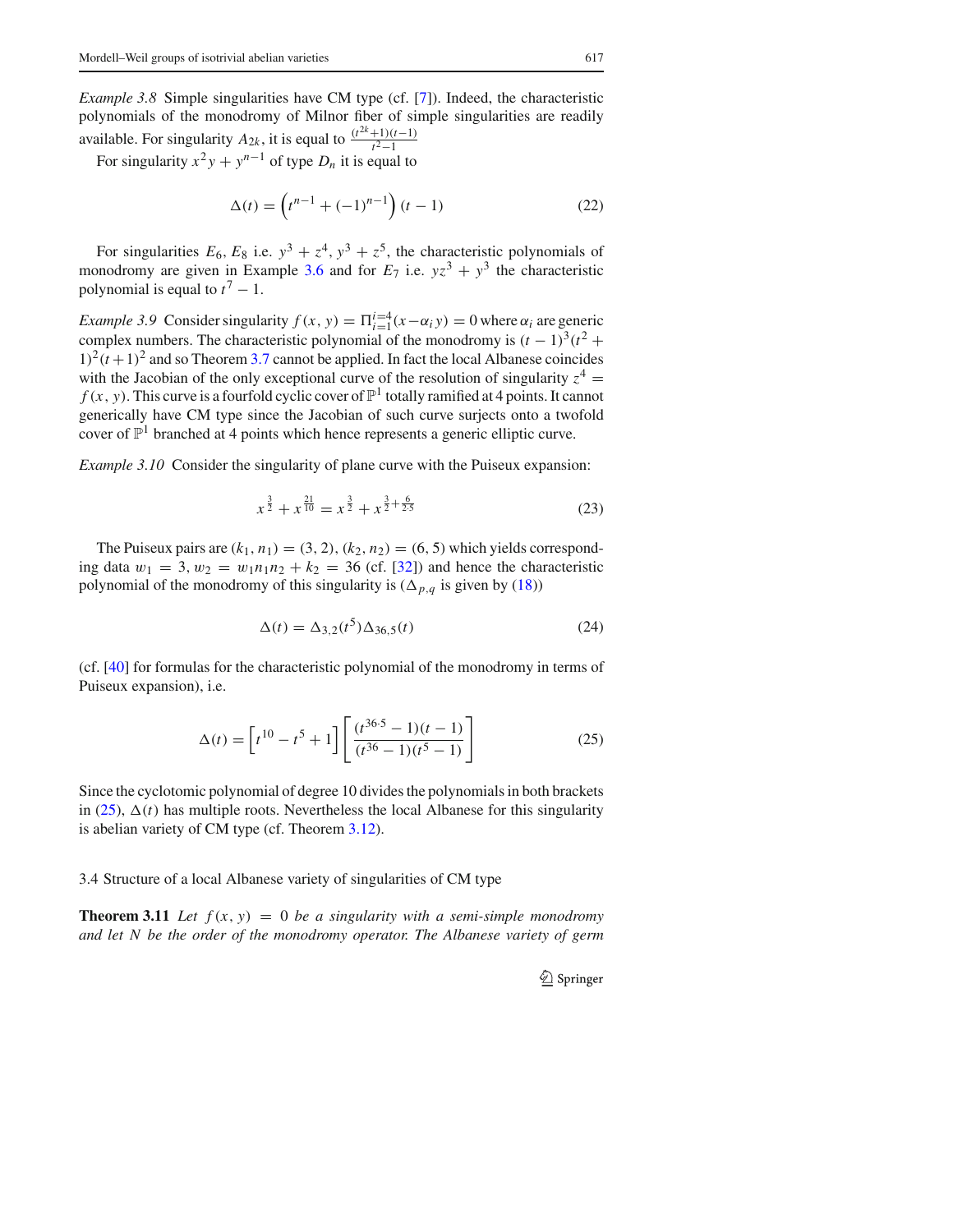$f(x, y) = 0$  *is isogenous to a product of Jacobians of the exceptional curves of positive genus for a resolution of:*

$$
z^N = f(x, y) \tag{26}
$$

*Proof* Denote by *P* the isolated singularity of a germ *X* of the surface (26) and consider a resolution  $\tilde{X} \to X$  of X. The dual graph of such a resolution does not contain cycles (cf. [11]) since the monodromy is assumed to be semi-simple.<sup>7</sup> Let  $E = \bigcup E_i$  be the decomposition of the exceptional set of the resolution of  $(26)$  into irreducible components. We shall use the identification  $H^2(L) = H^3_P(X)$  and the exact sequence (cf. [38, Corollary (1.12)] of mixed Hodge structures on local cohomology:

$$
0 \to H_P^3(X) \to H_E^3(\tilde{X}) \to H^3(E) \to 0
$$
 (27)

The last term is trivial, i.e. one has the identification of the first two. Moreover, one has the duality isomorphism (cf.  $[38, (1.6)]$ ):

$$
H_E^3(\tilde{X}) = Hom(H^1(E), \mathbb{Q}(-2))
$$
\n(28)

Since  $H^1(E) = \bigoplus_i H^1(E_i)$ , we infer the isomorphism of Hodge structures:

$$
H^{3}(L) = \bigoplus Hom(H^{1}(E_{i}), \mathbb{Q}(-2))
$$
 (29)

The claim follows since for the curves  $E_i$  having positive genus the Jacobians and corresponding Albanese varieties are isomorphic. ⊓,

**Theorem 3.12** *Unibranched plane curve singularities have CM type.*

The Proof of Theorem 3.12 will consist of two steps. First, we shall show that for  $f(x, y)$  unibranched all exceptional curves in a resolution of singularity (26) are Belyi cyclic covers in the following sense:

**Definition 3.13** A Belyi cyclic cover is a cyclic cover of  $\mathbb{P}^1$  branched at at most three points.

Secondly we shall use the following (cf.  $[14,19]$ ):

**Lemma 3.14** *The Jacobian of a Belyi cyclic cover is an abelian variety of CM type.*

Then Theorem 3.12 follows from the Theorem 3.11. A proof of Lemma 3.14 is given in the Appendix A for reader's convenience.

*Proof* (of Theorem 3.12) ⊓,

**Lemma 3.15** *Exceptional curves of a resolution of the singularity* (26) *are Belyi cyclic covers.*

<sup>7</sup> Note that without the assumption that the surface singularity has form (26), the finiteness of the order of monodromy is not sufficient to conclude the absense of cycles (cf. [1]).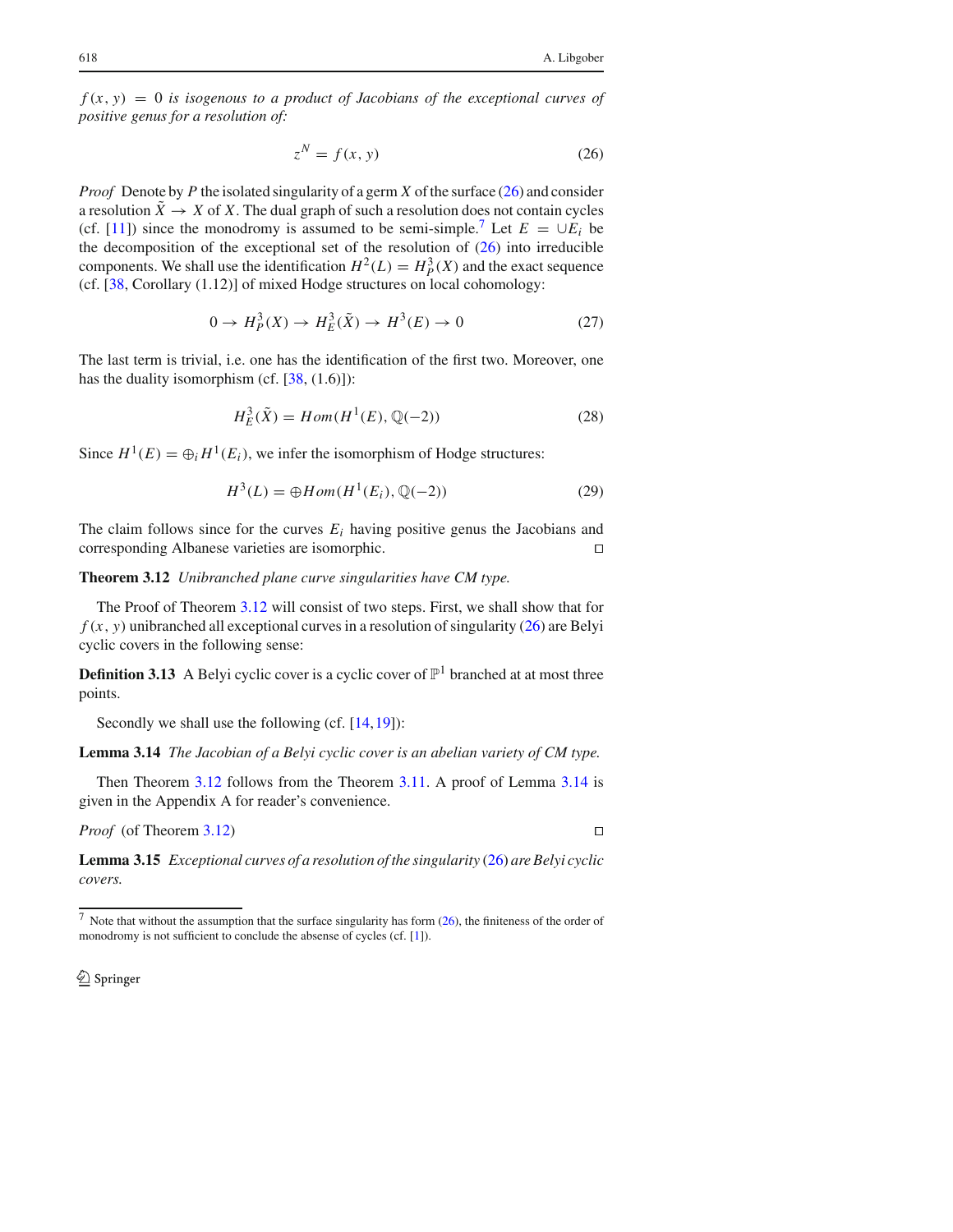A resolution of the singularity (26) can be obtained as follows. Let  $\pi : \tilde{\mathbb{C}}^2 \to \mathbb{C}^2$ be a sequence of blow ups of  $\mathbb{C}^2$  containing the germ  $f(x, y) = 0$  and yielding a resolution of the latter. Denote by  $\tilde{f}: \tilde{\mathbb C}^2 \to \mathbb C$  the composition of  $\pi$  and  $f: \mathbb C^2 \to \mathbb C$ and let  $\lambda_N : \mathbb{C} \to \mathbb{C}$  be the *N*-fold cover of  $\mathbb C$  branched at the origin. Then one has the map of the normalization  $\mathcal X$  of the fiber product of the maps  $\hat f$  and  $\lambda_N$ :

$$
\tilde{\mathcal{X}} \stackrel{\mathcal{N}}{\rightarrow} \tilde{\mathbb{C}}^2 \times_{\mathbb{C}} \tilde{\mathbb{C}} \rightarrow X \tag{30}
$$

Here  $\tilde{\mathcal{X}}$  has at most simple surface singularities and their standard resolution, composed with the maps in (30), provides a resolution of *X*. Moreover, already  $\tilde{\mathcal{X}}$  contains all the curves of a positive genus appearing in a resolution of *X*.

Note that *N* replaces each exceptional curve *D* of resolution  $\tilde{\mathbb{C}}^2 \to \mathbb{C}^2$  by its cyclic branched cover of degree  $gcd(N, m)$  where *m* is the multiplicity of  $\pi^*(f)$ along *D*. Moreover, the ramification occurs at the intersection points of *D* with the remaining exceptional curves. To finish the proof of Lemma 3.15, it is enough to show that each exceptional curve of  $\pi$  has at most three intersections with remaining exceptional curves. This is the case as one can see, for example, from an inductive argument observing that the collection of exceptional curves on say  $(k + 1)$ th step in a resolution of  $f = 0$ , is obtained from the collection of exceptional curves on step  $k$ by blowing up up the intersection point of a proper preimage of *f* appearing on the *k*th step and the intersection point of exceptional curves of the *k*th and  $(k - 1)$  steps. Such triple intersection occurs iff the exceptional curve on  $k - 1$  step was tangent to the proper preimage of *f* on that step. This yields the above claim on the number of intersections each *E* can have with the remaining exceptional curves.

We shall conclude this section indicating how one can obtain the identification of the CM type of isogeny components of the local Albanese. The argument above implies that the components of the resolution of the surface singularity  $(26)$  having non-trivial Jacobians (i.e. the components with a positive genus) correspond to the rapture points of the resolution tree of  $f(x, y) = 0$  (cf. [40]).<sup>8</sup> As follows from the discussion above, the valency of each rapture point is equal to 3. The degree *d* of the corresponding Belyi cover of a component *D* of the exceptional set corresponding to such rapture point is equal to  $gcd(N, m(D))$ , where  $m(D)$  is the multiplicity of the pull back of the germ *f* on the resolution on *D*. The ramification points of the Belyi cover correspond to the intersections with other exceptional curves in the resolution. The ramification index at the intersection of *D* with another exceptional curve *D*′ is equal to  $\frac{m(D)}{gcd(m(D), m(D')})$ . This data consisiting of the degree and the ramification indices identifies the isomorphism type of the cyclic Belyi cover completely. Using the formulas in Lemma 6.1 one can derive the CM type of corresponding Jacobian and hence the isogeny components of local Albanese variety.

*Example 3.16* Consider the singularity  $x^2 + y^5$ . The dual graph of its resolution has one rapture point. The multiplicity of the corresponding component is equal to 10 with multiplicities of other three intersecting curves equal to 5*,* 4*,* 1 respectively. The corresponding Belyi cover is

<sup>8</sup> i.e. the point of the dual graph of resolution where with valency greater than 2.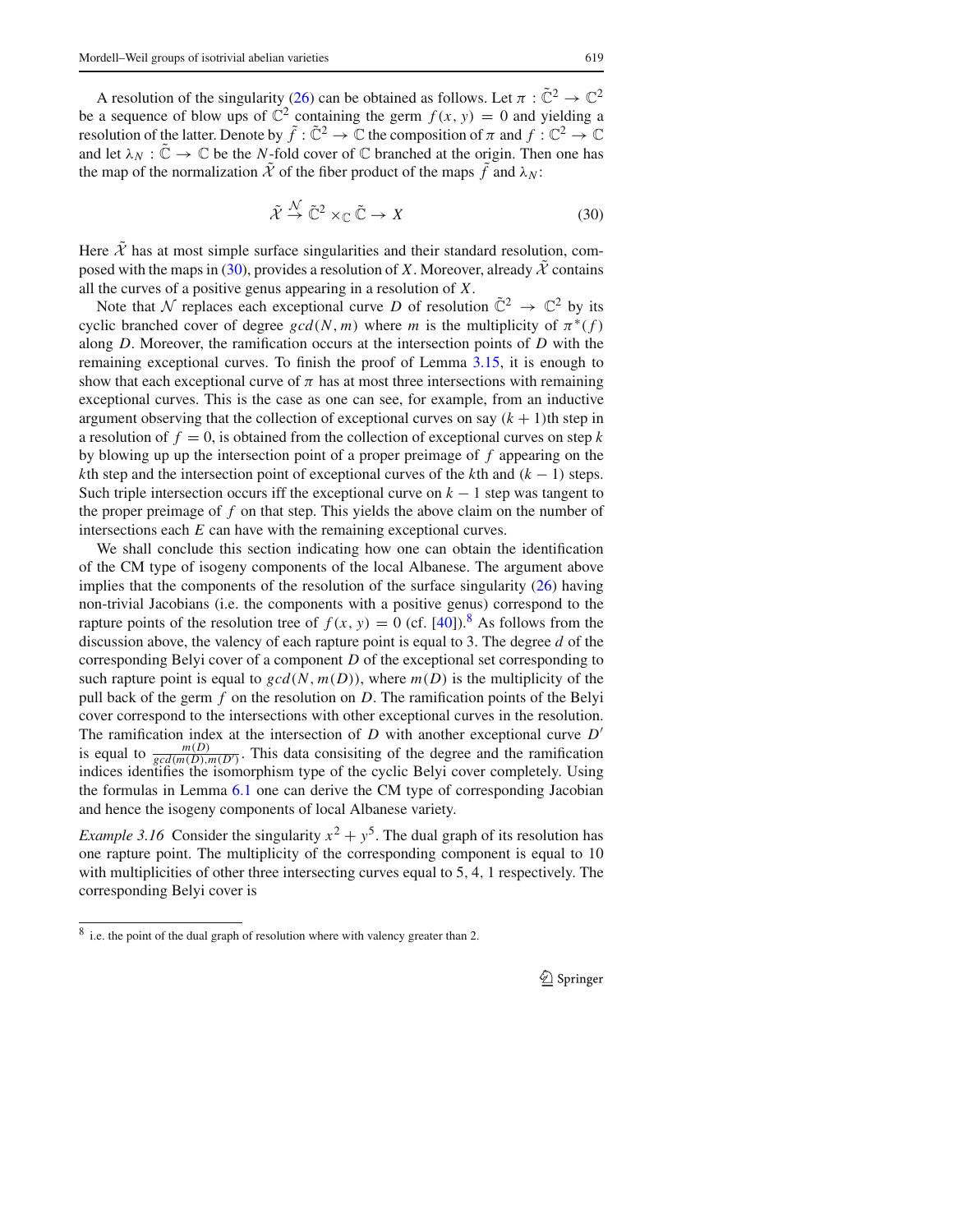$$
y^{10} = x^4(x - z)z^5
$$
 (31)

(50) yields that the non-zero eigenvalues of the covering transformation are  $e^{\frac{2\pi\sqrt{-1}}{10}}$ and  $e^{\frac{-2\pi\sqrt{-1}}{10}}$ . This determines the CM type of the Jacobian of the genus two curve (31) corresponding to  $\mathbb{O}(\zeta_{10})$ .

*Example 3.17* For  $y = x^{\frac{3}{2}} + x^{\frac{7}{4}}$  the characteristic polynomial of the monodromy is

$$
\Phi_{26}(t)\Phi_6(t^2) = \Phi_{26}(t)\Phi_{12}(t)
$$

where  $\Phi_n(t)$  denotes the cyclotomic polynomial of degree *n*. The corresponding local Albanese variety is the product of simple CM-abelian varieties corresponding to  $\mathbb{Q}(\zeta_{26})$  and  $\mathbb{Q}(\zeta_{12})$ . The CM type of each field is given by (20).

#### **4 Splitting of Albanese varieties**

In this section we show that the Albanese variety of certain cyclic branched covers of  $\mathbb{P}^2$  is isogenous to a product of abelian varieties of CM type. A similar result on the existence of an isogeny between the Albanese variety of a cyclic cover and a product of elliptic curves was obtained in [7], but with much stronger restrictions on the singularities of the discriminant.

Recall that a construction of a model of cyclic branched cover with a given ramification curve can be given as follows (cf. [25]). Let *D* be a reduced irreducible curve in  $\mathbb{P}^2$  and let  $\pi_1(\mathbb{P}^2 - D) \to \mathbb{Z}_N$  be a surjection onto a cyclic group.

The corresponding unramified cyclic covering of  $\mathbb{P}^2 - D$  of degree *N* is uniquely defined just by *D*, since the surjection  $\pi_1(\mathbb{P}^2 - D) \to \mathbb{Z}_N$  coincides (up to an automorphism of  $\mathbb{Z}_N$ ) with the surjection given by the linking number with *D*. The affine portion of the *N* fold cyclic cover is given by

$$
z^N = F(x, y) \tag{32}
$$

where  $F = 0$  is an equation of *D*. A compactification of the surface (32), combined with a resolution of singularities, yields a smooth model  $X_N$  of covering space of  $\mathbb{P}^2$ branched over *D*. If  $N = degD$ , then the projective closure of (32) yields a model with isolated singularities in  $\mathbb{P}^3$ . In the cases when  $deg D > N$ , a model with isolated singularities can be obtained by the normalization of the projective closure.

**Theorem 4.1** Let D be a curve in  $X = \mathbb{P}^2$  with singularities of CM type only. Then *for a smooth projective model*  $X_N$  *of* N-fold cyclic cover of  $\mathbb{P}^2$  branched over D *(or equivalently the surface (32)), the Albanese variety*  $Alb(X_N)$  *is isogeneous of a product of abelian varieties of CM type.*

*Proof* Let  $\psi$  :  $X_N \rightarrow X = \mathbb{P}^2$  be the projection of a smooth model of the *N*-fold cyclic cover (32). Let  $\mathcal{E} = \bigcup E_i$  be the exceptional set. We shall denote by  $\overline{R}$  the proper preimage of the branching locus of  $\psi$  in  $X_N$ . This branching locus  $R$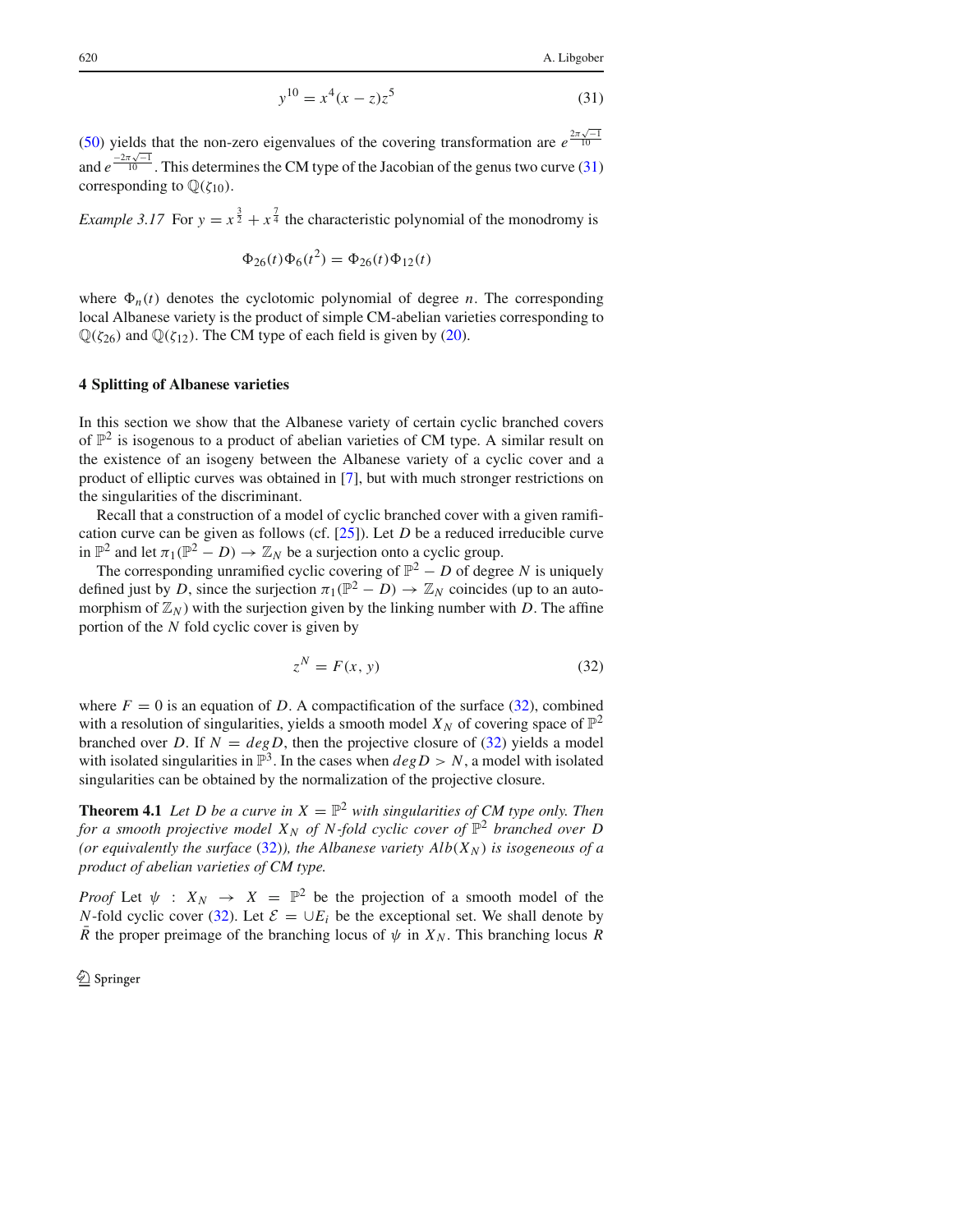contains *D* and possibly the line at infinity in  $(x, y)$ -plane of the cover (32) (depending on the  $gcd(degD, N)$ ). The cohomology  $H<sup>1</sup>(X<sub>N</sub> - R)$  supports a mixed Hodge structure of type *(*1*,* 0*), (*0*,* 1*), (*1*,* 1*)* and hence one can consider the Albanese variety corresponding to the weight one part (cf. [2,16]).

*Step 1 Albanese of branched and unbranched covers.* We claim that one has the identification:

$$
Alb(X_N - \bar{R} \cup E_i) = Alb(X_N)
$$
\n(33)

We have the following exact sequence of the pair:

$$
\rightarrow 0 = H^1(X_N, X_N - \bar{R} \cup E_i) \rightarrow H^1(X_N) \rightarrow H^1(X_N - \bar{R}) \rightarrow H^2(X_N, X_N - \bar{R} \cup E_i) \rightarrow H^2(X_N)
$$
\n(34)

The identification  $H^i(X_N, X_N - \overline{R} \cup E_i) = H_{4-i}(\overline{R} \cup E_i)$  shows that the left term is zero and that the right map is injective since the intersection form on  $H^2(X_N)$  restricted on the subgroup generated by fundamental cycles of  $\overline{R}$ ,  $E_i$ , is non-degenerate.

The sequence (34) is a sequence of mixed Hodge structures with the Hodge structure on  $H^1(X_N - \overline{R} \cup E_i)$  having weights 1 and 2. Hence (34) induces the isomorphism (33).

*Step 2 Homology of unbranched cover and homology of cover of punctured regular neighborhood of branching locus*

Let *U* be a small regular neighborhood of *R* in  $\mathbb{P}^2$ . Since *R* is ample, there exists a divisor  $R' \subset U$  such that  $\pi_1(R' - R \cap R') \to \pi_1(X - R)$  is a surjection (by the Lefschetz hyperplane section theorem applied to quasi-projective manifold  $X - R$ ). The latter surjection can be factored as

$$
\pi_1(R'-R\cap R')\to\pi_1(U-R)\stackrel{i_{U-R}}{\to}\pi_1(X-R)
$$
\n(35)

and hence the right map is surjective. If  $K_{X-R} \subset \pi_1(X-R)$  (resp.  $K_{U-R} \subset \pi_1(U - R)$ ) *R*)) is the kernel of surjection  $lk_N : \pi_1(X - R) \to \mathbb{Z}_N$  (resp. the kernel of composition  $lk_N \circ i_{U-R}$ , then  $i_{U-R}|_{K_{U-R}} : K_{U-R} \to K_{X-R}$  is surjective as well. Hence denoting by  $(U - R)_N$  the *N*-fold cover of  $U - R$  corresponding to index *N* subgroup  $K_{U-R}$ on  $\pi_1(U - D)$ , we obtain the surjection:

$$
H_1((U - R)_N, \mathbb{Z}) \to H_1(X_N - \bar{R} \cup E_i)
$$
\n(36)

(one verifies that the points at infinity do not provide contributions since *D* is always assumed to be transversal to the line at infinity cf. [25]). Moreover, both groups support a mixed Hodge structure and hence the map (36) induced by embedding induces a surjection of mixed Hodge structures.

*Step 3 Homology of punctured cover of regular neighborhood of branching locus and homology of links of singularities of cyclic cover.*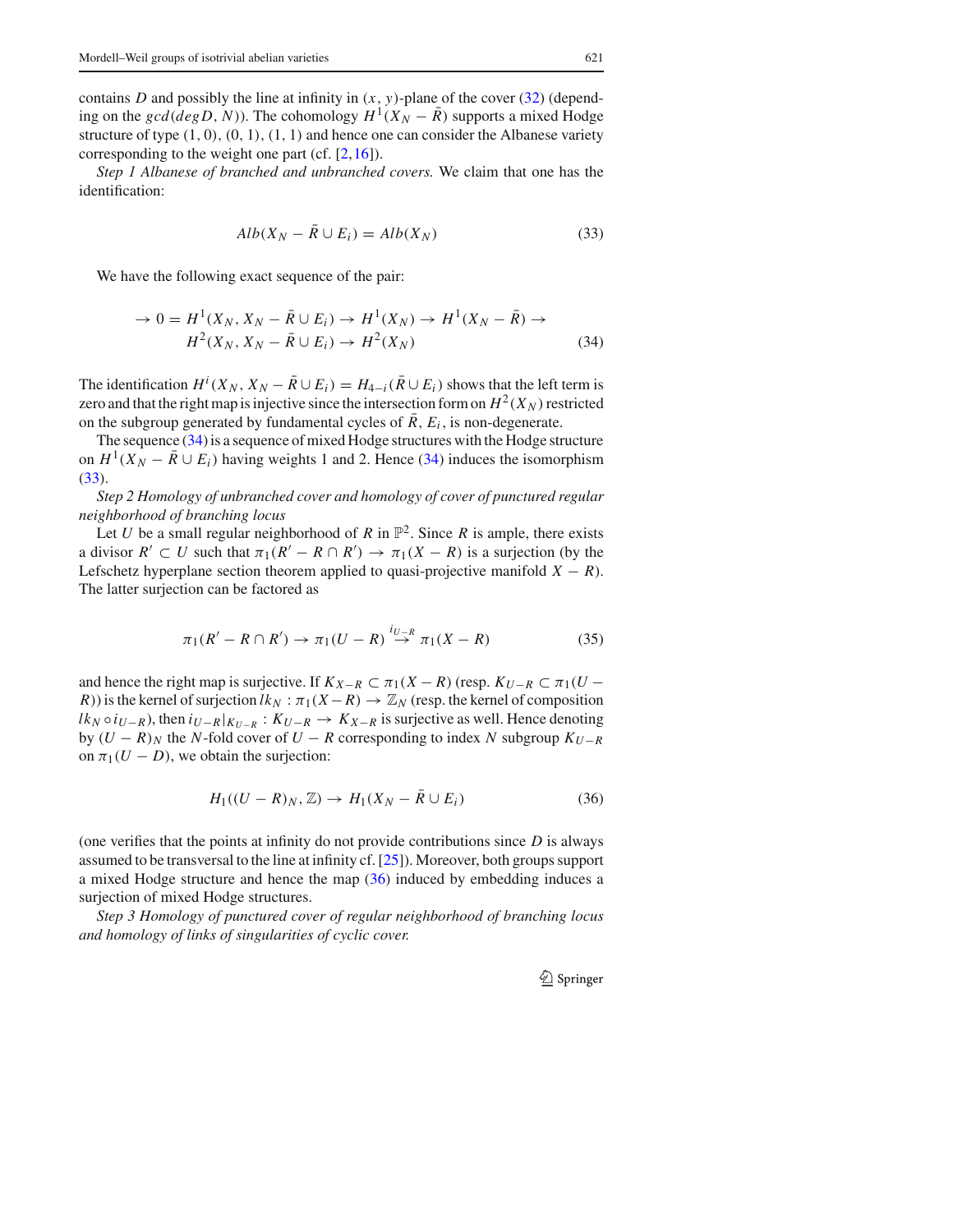The covering space  $(U - R)<sub>N</sub>$  can be viewed as a regular neighborhood of the union of exceptional set  $\mathcal{E}$  of  $X_N$  for the map of  $X_N$  onto the surface (32) and the proper preimage of  $R - SingR$  in  $X_N$  (where  $SingR$  is set of singular points of *R*). As such, it is a union of the *N*-fold cyclic covering  $(U_{R-SingR}^*)_N \subset X_N$  of a regular neighborhood  $U_{R-SingR}$  −  $(R-SingR)$  of  $R-SingR \subset \mathbb{P}^2$  with deleted *R*−*SingR* and punctured regular neighborhoods of the susbets  $\mathcal{E}_P \subset \mathcal{E}$  of exceptional subset in resolution  $X_N$  of (32) each being the preimage of the corresponding point  $P \in SingR$ .

Let is consider the following part of the Mayer–Vietoris sequence, corresponding to just mentioned decomposition:

$$
(U - R)N = \bigcup_{P} (U(\mathcal{E}_{P}) - \mathcal{E}_{P}) \cup (U_{R-SingR}^{*})N
$$

(recall that  $U(\mathcal{E}_P) - \mathcal{E}_P$  is a retract of the link  $L_{N,P}$  of singularity of (32) above *P*):

$$
\oplus_{P \in SingR} H_1(L_{N,P}) \oplus H_1((U_{R-SingR}^*)_N) \to H_1((U-R)_N) \to
$$
  

$$
\to H_0\left(\left(\bigcup_P L_{N,P}\right) \cap \left(U_{R-SingR}^*\right)_N\right) \tag{37}
$$

Observe that the first homomorphism in (37) is surjective. Indeed the homomorphism following in the Mayer–Vietoris sequence the right map in  $(37)$  is the map of a sum of zero dimensional homology groups equivalent to injective map <sup>C</sup>Card*SingD* <sup>→</sup>  $\mathbb{C}^{\text{CardSing }D+1}$  and hence is injective.

Finally note that the image of the map  $H_1((U^*_{R-SingR})_N) \to H_1(X_N)$  is trivial. Indeed, the action of the covering group on  $H_1((U_{R-SingR}^*)_N)$  is trivial and hence the image of this group in  $H_1(X_N)$  is trivial since the eigenspace on  $H_1(X_N)$  corresponding to eigenvalue 1 has the same rank as  $H_1(X, \mathbb{Z})$  and therefore is zero.

*Step 4 End of the proof*

Step 3 implies that composition map  $H_1(L_{N,P}) \to H_1((U - R)_N) \to H_1(X_N)$ is surjective (cf. [25]). This yields the surjection of direct sum of the Albanese varieties corresponding to the remaining summands in the left term of (37) (i.e. the local Albanese varieties of all singular points of *D*) onto  $Alb(X_N)$  and the claim of the theorem follows from Poincare complete reducibility theorem (cf. [5]).  $□$ 

# **5 Proof of the main theorem and Examples**

In this section we shall finish the proofs of Theorem 1.2, the Corollary 1.3, and will discuss several examples.

*Proof* (*of Theorem* 1.2) Let  $\pi_1(\mathbb{P}^2 - \Delta) \to \mathbb{Z}_d$  be the holonomy representation of the isotrivial family (1). Let  $X_d$  denote (a smooth model of) the  $d$ -fold cyclic cover of  $D$ branched over  $\Delta$  and  $\Delta' \subset X_d$  be such that  $X_d - \Delta' \to \mathbb{P}^2 - \Delta$  is an unramified cyclic cover. The holonomy group  $\mathbb{Z}_d$  acts on  $\mathcal{A} \times_{(\mathbb{P}^2 - \Delta)} X_d$  containing the  $\mathbb{Z}_d$ -invariant subset  $(X_d - \Delta') \times A$  (with the diagonal action (cf. 2.1)). Since by assumption the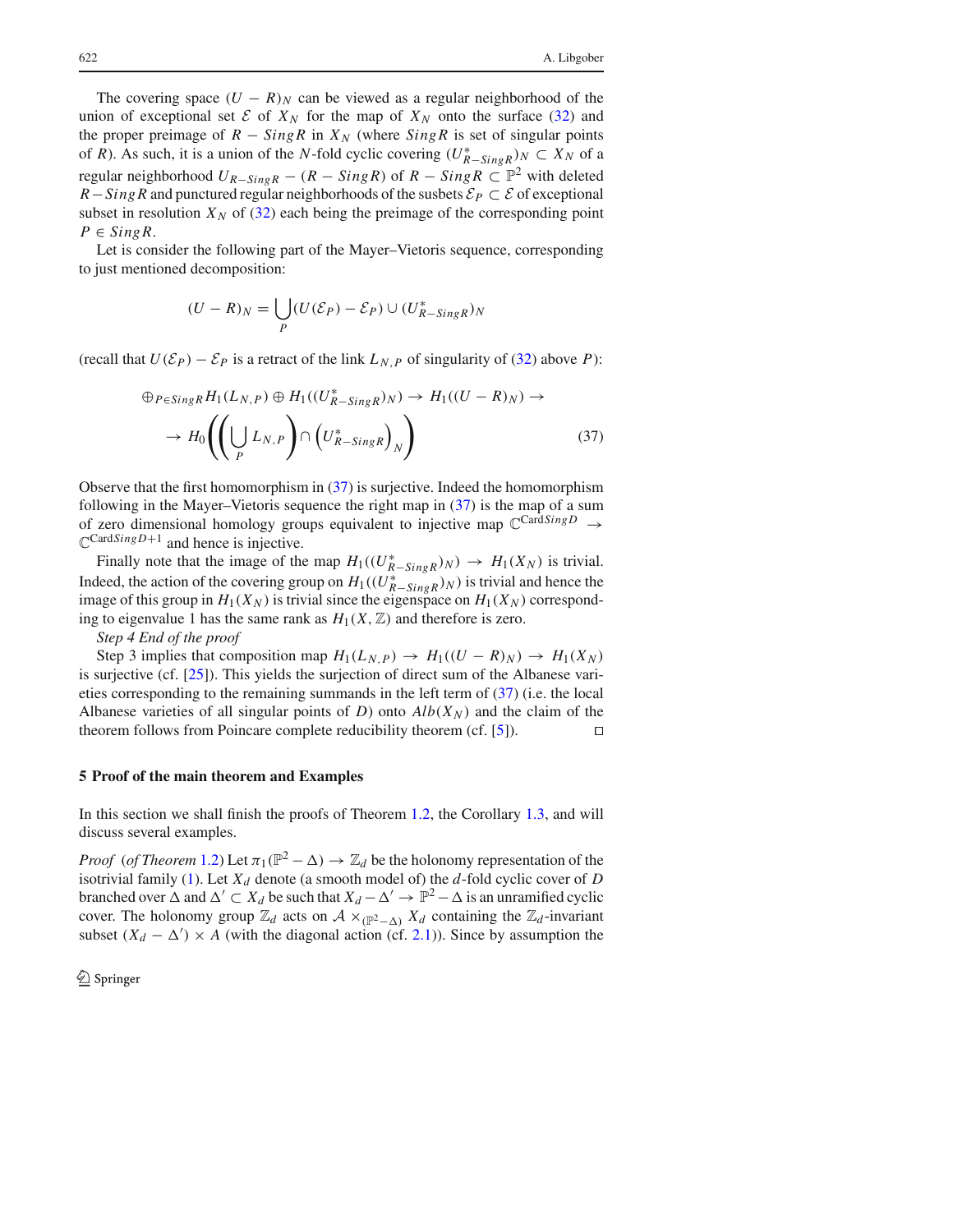Chow trace of  $A$  is trivial,  $MW(A)$  is the group of section of morphism  $\pi$  (cf. Theorem 2.3). We have the following:

**Proposition 5.1** *One has the canonical identification*

$$
MW(\mathcal{A}) = MW(X_d \times_{\mathbb{P}^2} \mathcal{A})^{\mathbb{Z}_d} = Hom(\text{Alb}(X_d), A)^{\mathbb{Z}_d}
$$
(38)

Indeed, assigning to  $s : \mathbb{P}^2 - \Delta \to \mathcal{A}$  the regular section  $(X_d - \Delta') \times (\mathbb{P}^2 - \Delta)^s (\mathbb{P}^2 - \Delta)$  $\Delta$ ) of  $(X_d - \Delta') \times_{\mathbb{P}^2 - \Delta} A$  (which is invariant under the action of  $\mathbb{Z}_d$ ) provides the first isomorphism. The second follows from the identification:

$$
MW(\mathcal{A}_d) = Mor(X_d, \mathcal{A}) = Hom(Alb(X_d), A)
$$
\n(39)

Since  $Alb(X_d)$  is abelian variety of CM type it follows that the group  $Hom(Alb)$  $(X_d)$ , *A*) is trivial unless the abelian variety *A* is of CM type as well. Moreover, if *A* is simple and corresponds to a cyclotomic field of degree *d* then *rkMW* is positive only if the decomposition of  $Alb(X_d)$  into simple components contains A. This yields the inequality (2). If *A* is a component of  $Alb(X_d)$  with multiplicity *s* then  $MW(A_d) = Hom(A<sup>s</sup>, A)$  which has rank  $s \cdot dimEnd<sup>o</sup>(A) = s\phi(d)$ .

*Proof* (*of Corollary* 1.3) If none of characteristic polynomials of local monodromy of singularities of  $\Delta$  has a primitive *d*th root of unity as a zero then the global Alexander polynomial does not contain the factor  $\Phi_d$  and hence the Albanese of  $X_d$  cannot have as a factor a variety of CM type corresponding to the field  $\mathbb{Q}(\zeta_d)$ . The example in the Corollary (1.3) discussed below. □  $\Box$ 

Part 3 of the Theorem 1.2 provides an effective way to calculate the Mordell–Weil ranks of abelian varieties in the class described in its statement. Below are several examples illustrating this procedure.

*Example 5.2* Consider the curve  $C_{p,2}$  in  $(u, v)$ -plane over  $\mathbb{C}(x, y)$  given by

$$
up = v2 + (xp + yp)2 + (y2 + 1)p
$$
 (40)

This curve over  $\mathbb{C}(x, y)$  is isotrivial since all curves

$$
u^p = v^q + c, \quad c \in \mathbb{C}, \quad c \neq 0 \tag{41}
$$

are biholomorphic. Moreover (40) has as its discriminant the curve

$$
C_{p,2}: (x^p + y^p)^2 + (y^2 + 1)^p \tag{42}
$$

The Alexander polynomial of the complement is the cyclotomic polynomial of degree 2*p* ([25]):

$$
\Phi_{2p} = \frac{(t^{2p} - 1)(t - 1)}{(t^2 - 1)(t^p - 1)}
$$
\n(43)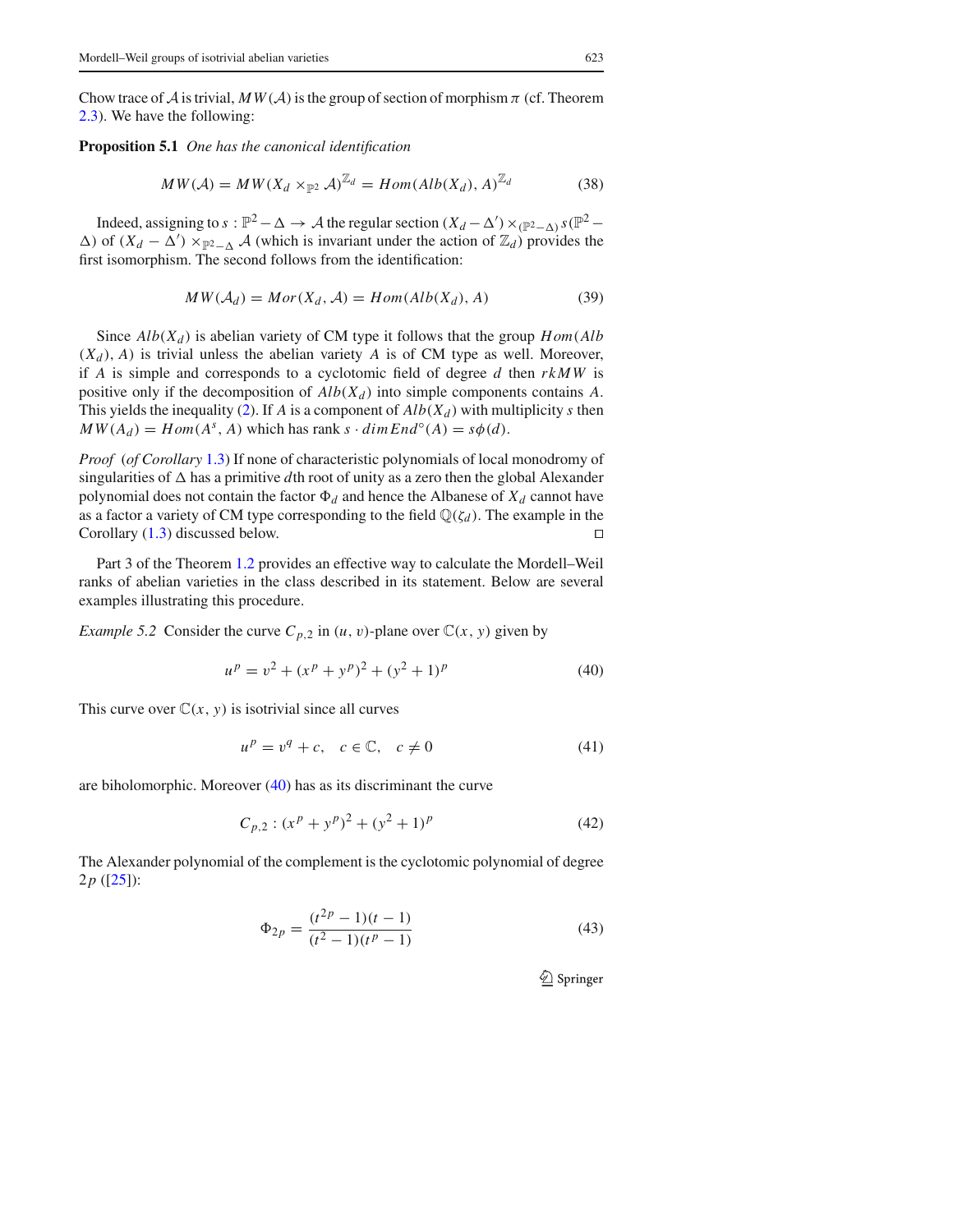The curve (41) is the Belyi cyclic cover and its Jacobian was described earlier as  $A(\mathbb{Q}(\zeta_{2p}), \Phi)$  with the CM type  $\Phi$  as in example 3.6. Moreover, the Albanese variety of the covering of degree 2p of  $\mathbb{P}^2$  ramified along  $C_{p,2}$  is isomorphic to  $A(\mathbb{Q}(\zeta_{2p}), \Phi)$ as well. Since  $End^0(A(\mathbb{Q}(\zeta_{2p})) = \mathbb{Q}(\zeta_{2p})$  the claim follows. Note that it follows that the above Jacobian is simple as a consequence of the discussion of example 3.6 since the CM type is primitive (cf. Example 2.5 or [36], Section 8.4, p. 64).

*Example 5.3* The Jacobian of the curve (7) considered in Sect. 2.3 has a Mordell–Weil rank equal to zero unless the Alexander polynomial of the curve  $\Phi(x, y)$  has a root in  $\mathbb{Q}(\zeta_p)$ . If  $\Phi(x, y)$  is the Eq. (42) then the curve (7) is birational over  $\mathbb{C}(x, y)$  to the curve (40) and hence the Mordell–Weil rank for the Jacobian of (7) for such  $\Phi(x, y)$ is  $p-1$ .

*Remark 5.4* The Jacobian of the curve in Example 5.2 is a simple isotrivial abelian variety over  $\mathbb{C}(x, y)$  such that rank of its Mordell–Weil group is equal to  $p - 1$ . In particular the rank of abelian varieties over  $\mathbb{C}(x, y)$  can be arbitrarily large.

In [7] it was shown that finding a bound on the rank of Mordell–Weil group for isotrivial elliptic curves over  $\mathbb{C}(x, y)$  with discriminant having only nodes and cusps as its singularities is equivalent to finding a bound<sup>9</sup> on the multiplicity of the factor  $t^2 - t + 1$  in the Alexander polynomial of the discriminant (in [7] more general cases including ADE singularities were also considered). For curves with nodes and cusps the largest known at the moment multiplicity is 4 (cf. [7]). Similarly, for abelian varieties *A* with generic fiber being a simple abelian variety of CM type corresponding to  $\mathbb{Q}(\zeta_d)$ and a CM type as in Example 3.6 the rank of  $MW(A)$  is related to the multiplicity of the factor  $\phi_d(t)$  (the cyclotomic polynomial of degree *d*) in the Alexander polynomial of the discriminant. Note that there are very few known examples of plane curves with non-trivial Alexander polynomials and singularities beyond those of ADE type (cf. [7,27]). In particular, the largest multiplicity of  $\phi_{pq}$  for  $p, q > 3$  is achieved for curves studied in [6]. They correspond to threefolds given in the example below:

*Example 5.5* Let

$$
u^{2} = v^{2k+1} + \left(x^{2(2k+1)} + y^{2(2k+1)} + 1 - 2x^{2k+1} + 2(xy)^{2k+1} + y^{2k+1}\right)
$$
 (44)

be the curve over  $\mathbb{C}(x, y)$ . The discriminant is given by the second summand in the right hand side of (44). This is the curve studied in [6] where it was shown that the Alexander polynomial is

$$
\left(\frac{t^{2k+1}+1}{t+1}\right)^3\tag{45}
$$

Generic fiber of fibration (44) is hyperelliptic curve. For  $2k + 1 = p$  its Jacobian is a simple abelian variety of a CM type and the rank of Mordell–Weil of the corresponding to (44) family of Jacobians is  $3(p - 1)$ .

<sup>9</sup> Either constant or depending on the degree of the discriminant.

 $\mathcal{L}$  Springer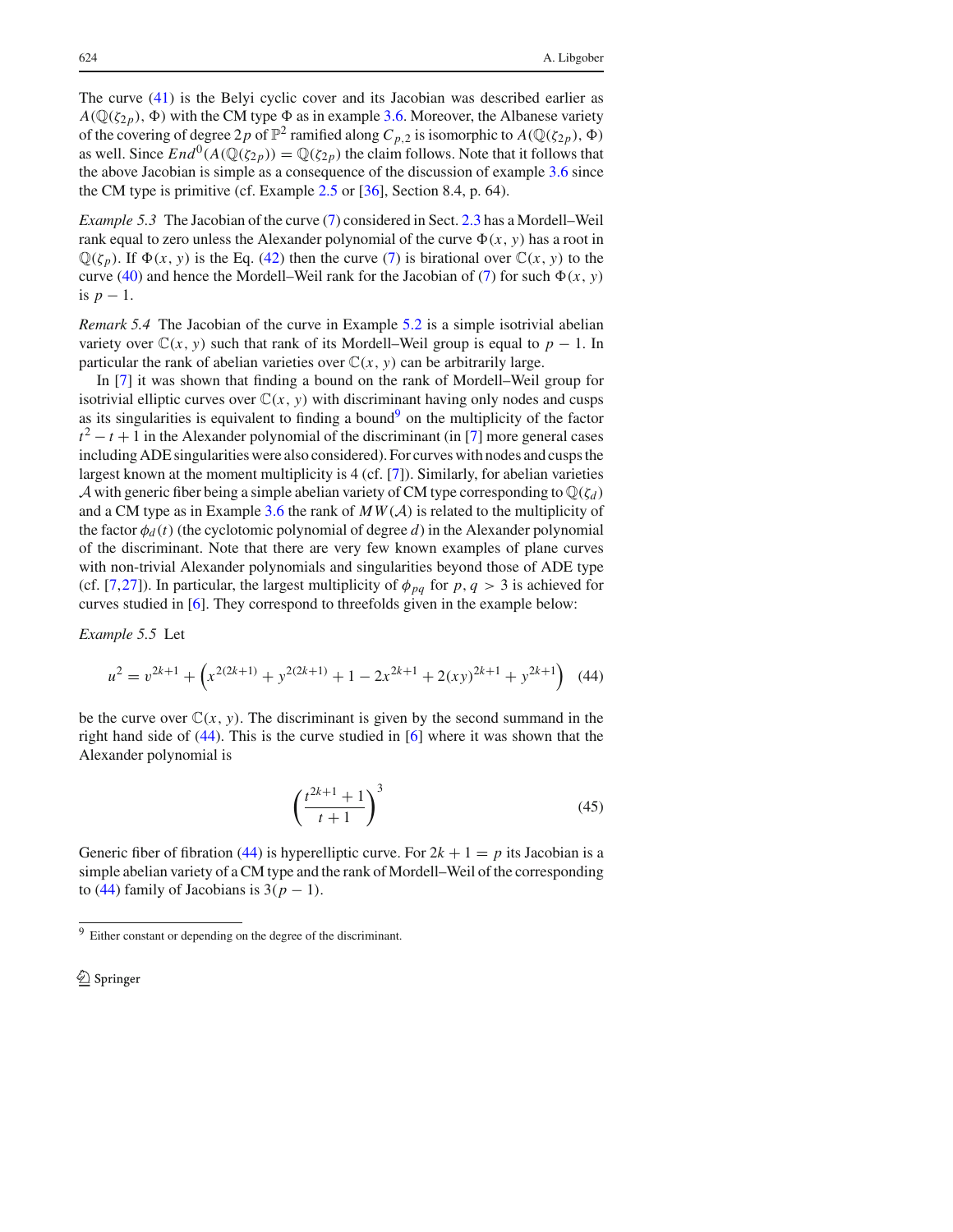#### **Appendix: Jacobians of Belyi covers**

In this appendix we shall prove the Lemma 3.14 i.e. that the Jacobians of Belyi cyclic covers are abelian varieties of the CM type. Though the Lemma 3.14 is apparently not new (cf. [14,19]) the proof given below for convenience contains explicit formulas for the eigenvalues of the automorphisms of Belyi covers acting on the space of holomorphic 1-forms.

*Proof* (*of Lemma* 3.14) We claim that a generator of the group of deck transformations of a cyclic Belyi cover acting on  $H_1$  does not have multiple eigenvalues. Once this is established, an argument as in the proof of the Theorem 3.7, shows that for the Jacobian of such cover one has  $2dim J = dim End<sup>o</sup>(J)$  i.e. *J* has a CM type.

Let  $C \to \mathbb{P}^1$  be a Belyi cyclic cover and let *d* be its degree, i.e. the group of roots of unity of degree  $\mu_d$  acts on *C* with three points having non-trivial stabilizers. Let *a*, *b*, *c* be the indices these stabilizers in  $\mu_d$ . As a model of such Belyi cover (suitable for our calculations below, cf. Proof of Lemma 6.1), one can choose the normalization of plane curve:

$$
y^{d} = x^{a}(x - z)^{b}z^{c}, \quad a + b + c = d.
$$
 (46)

The action of  $\mu_d$  is given by  $T : (x, y, z) \to (x, e^{\frac{2\pi i}{d}}y, z)$ . Let  $T_*$  be the induced map on  $H_1(X, \mathbb{C})$ . Now, the proper preimage for the map

$$
(x, y) \rightarrow (x^d, y^b x^a) \tag{47}
$$

of the affine model of (46), i.e.

$$
y^d = x^a (x - 1)^b \tag{48}
$$

yields a curve which has a component the Fermat curve

$$
y^d = x^d - 1.\tag{49}
$$

Since the Jacobian of Fermat curve is a product of abelian varieties of CM type (cf. [19]) this implies that the same is the case for cyclic Belyi covers. ⊓,

The following allows one effectively to calculate the CM type of local Albanese varieties in many cases. These formulas extend the special case presented in [43]. We have the following:

**Lemma 6.1** 1. *The multiplicity of the eigenvalue*  $\omega_d^j = e^{\frac{2\pi \sqrt{-1}j}{d}}$  *of*  $T_*$  *acting on the space of holomorphic 1-forms of Belyi cyclic cover as above is equal to:*

$$
-\left(\left[-\frac{aj}{d}\right]+\left[-\frac{bj}{d}\right]+\left[\frac{(a+b)j}{d}\right]+1\right) \tag{50}
$$

*where* [·] *denotes the integer part. In particular this multiplicity is equal either to zero or one.*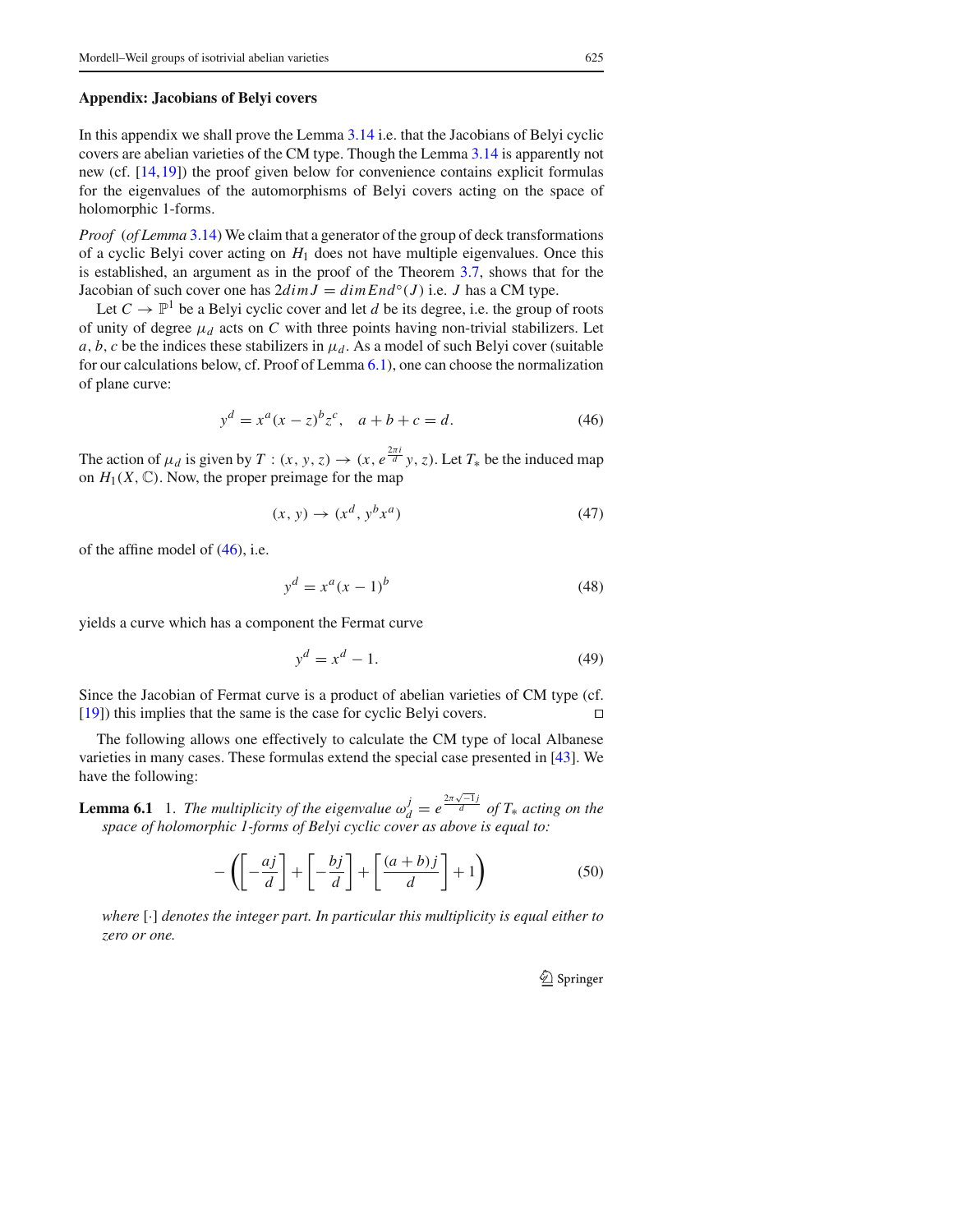2. Let  $gcd(a, b, c, d) = 1$  *(i.e. the Belyi cover is irreducible). Then the characteristic polynomial of the deck transformation acting on H*<sup>1</sup> *is given by*

$$
\Delta(t) = \frac{(t^d - 1)(t - 1)^2}{(t \gcd(a, d) - 1)(t \gcd(b, d) - 1)(t \gcd(c, d) - 1)}
$$
(51)

*Proof* (*of Lemma* 6.1) First note that the indices of stabilizers for the branching points of the cover (46) as the subgroups of the covering group are  $gcd(a, d)$ ,  $gcd(b, d)$ , *gcd(c, d)* respectively. Hence Riemann–Hurwitz formula yields that the genus of *C* is given by  $(cf. [17])$ 

$$
g = \frac{d - \gcd(a, d) - \gcd(b, d) - \gcd(c, d) + 2}{2}.
$$
 (52)

We shall represent explicitly the cohomology classes of  $H^0(\Omega_C^1)$  and calculate the action of covering group on holomorphic 1-forms. Recall that the space of holomorphic 1-forms on a plane curve of degree *d* can be identified with the space of adjoint curves of degree *d* − 3, i.e. the curves of degree *d* − 3 which equations at each singular point satisfy the adjunction conditions or equivalently belong to the adjoint ideal of this singularity. This can be made explicit since any holomorphic 1-form can be written as the residue of 2-form on its complement, i.e. as

$$
\frac{P(x, y)dx}{y^{d-1}} \quad \deg P \le d - 3 \tag{53}
$$

The curve (46) may have singular points only at *(*0*,* 1*), (*1*,* 0*), (*1*,* 1*)* and near each the local equation is equivalent to  $x^l + y^d = 0$  (by abuse of language we shall refer to these points as "singular" even if the curve is smooth there). To calculate the number of adjunction conditions we shall use the following (cf. [29]):

**Proposition 6.2** *The conditions of adjunction for the singularity*  $y^d + x^l$  *are the vanishing of the coefficients of monomials*  $x^i j^j$  *such that*  $(i + 1, j + 1)$  *is below or on the diagonal of the rectangle with vertices (*0*,* 0*), (*0*, d), (l,* 0*), (l, d). The number of adjunction conditions for singularity*  $y^d + x^l$  *is equal to* 

$$
\frac{(d-1)(l-1) + \gcd(d, l) - 1}{2} \tag{54}
$$

This implies that the dimension of the space of curves of degree  $d - 3$  satisfying the conditions of adjunction at all three singularities is greater or equal:

$$
\frac{(d-1)(d-2)}{2} - \frac{(d-1)(a-1) + \gcd(d, a) - 1}{2}
$$

$$
= \frac{(d-1)(b-1) + \gcd(d, b) - 1}{2} - \frac{(d-1)(c-1) + \gcd(d, c) - 1}{2}
$$

$$
= \frac{d+2 - \gcd(a, d) - \gcd(b, d) - \gcd(c, d)}{2}.
$$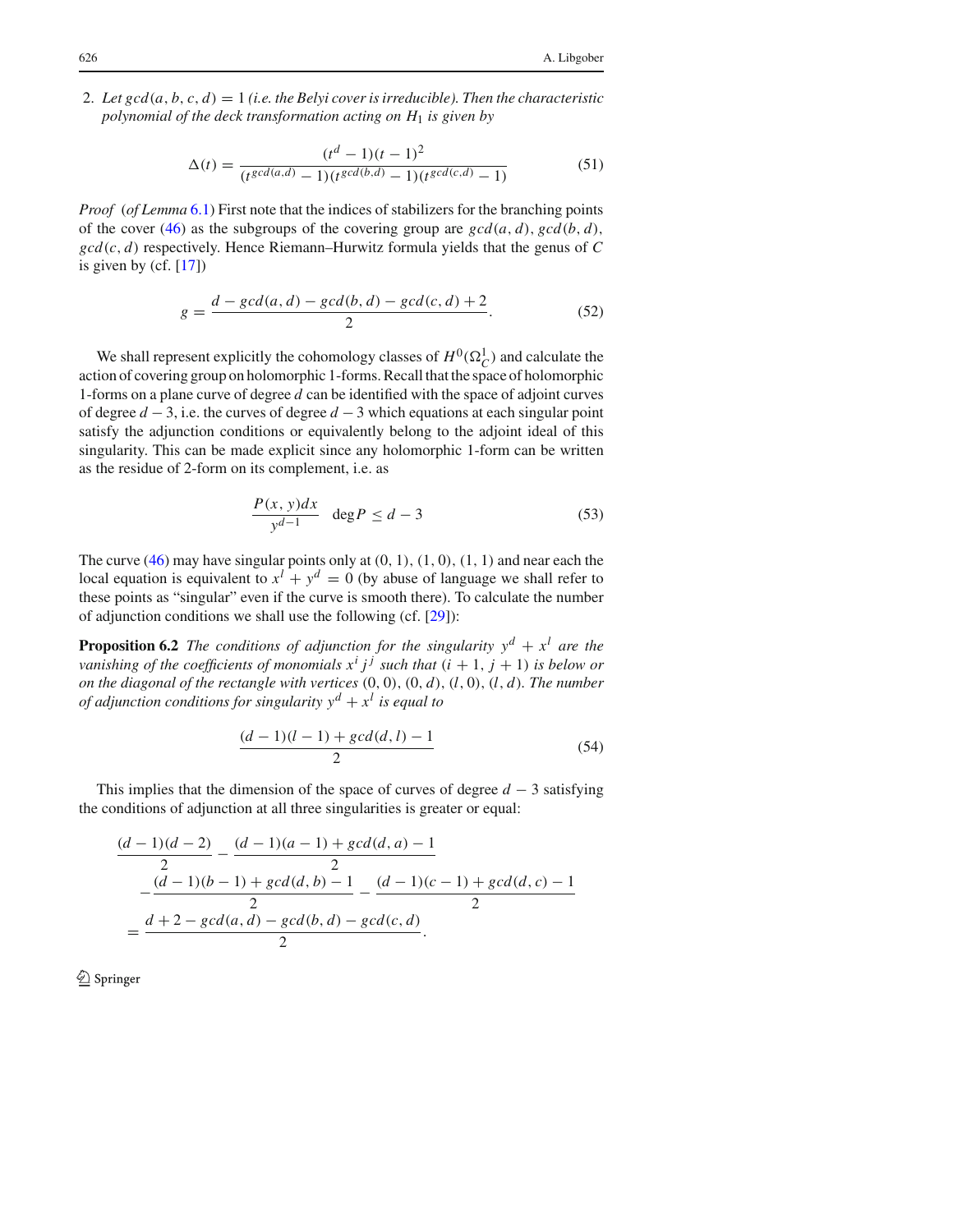Comparison of this with the genus formula  $(52)$  shows that the conditions of adjunction imposed by three singular points are independent, i.e. one has the exact sequence

$$
0 \to H^0(\Omega^1_{\tilde{C}}) \to H^0(\mathbb{P}^2, \Omega^2_{\mathbb{P}^2}(d)) \to \oplus_{s \in SingC} M_s \to 0
$$

where  $\tilde{C}$  is the normalization of  $C$  and  $M_s$  is the quotient of the local ring of singular point by the adjoint ideal.

To calculate the action of  $T_*$  on  $H^1(\tilde{C}, \mathbb{C})$ , we shall use the identification (53) of adjoints with the forms and that the action of  $T^*$  on the monomials is given by  $g(x^i y^j) = \omega_d^j x^i y^j$ . Also note that the cardinality of the set of solutions to linear inequality (for a fixed *j*) is given as follows:

$$
Card\{i|0\n(55)
$$

The multiplicity of the eigenvalue corresponding to the monomial  $x^{i}y^{j-1}$  (i.e.  $\omega_d^{j-1}$ ) in representation of  $\mu_d$  in  $H^0(\mathbb{P}^2, \Omega_{\mathbb{P}^2}^2(d)) = H^0(\Omega_c^1)$  where  $\bar{C}$  is a smoothing of *C* is Card $\{i \mid 0 \le i, i + j - 1 \le d - 3\} = d - 1 - j$ . Hence the multiplicity of the eigenvalue  $\omega^j$  is equal to

$$
d-1-j-a-\left[-\frac{aj}{d}\right]-b-\left[-\frac{bj}{d}\right]-c-\left[-\frac{cj}{d}\right]=
$$
  
=-\left(\left[-\frac{aj}{d}\right]+\left[-\frac{bj}{d}\right]+\left[\frac{(a+b)j}{d}\right]+1\right). (56)

The last assertion of Lemma 6.1, i.e. that the multiplicity does not exceed 1, follows from the property  $[x + y] \leq [x] + [y] + 1$ .

The formula for the characteristic polynomial can be derived using the additivity of zeta function similarly to the expression for the euler characteristic obtained earlier. □

To finish a proof of Lemma 3.14, just note that absence of multiple eigenvalues implies that the Jacobian must have a CM type (as in the Proof of Theorem 3.7).

# **References**

- 1. Artal Bartolo, E., Carmona Ruber, J., Melle-Hernndez, A.: On a Conjecture by A. Durfee. Real and Complex Singularities, pp. 1–16. London Math. Soc. Lecture Note Ser., 380, Cambridge University Press, Cambridge (2010)
- 2. Artal-Bartolo, E., Cogolludo, J.I., Libgober, A.: Depth of cohomology support loci for quasi-projective varietions via orbifold pencils. arXiv:1203.2663
- 3. Bennama, H., Bertin, J.: Remarques sur les variets abliennes avec un automorphisme d'ordre premier. Manuscr. Math. **94**(4), 409–425 (1997)
- 4. Birkenhake, C., Gonzalez-Aguilera, V., Lange, H.: Automorphisms of 3-dimensional Abelian Varieties. Complex Geometry of Groups (Olmu, 1998), pp. 25–47, Contemp. Math., 240, Amer. Math. Soc., Providence, RI (1999)
- 5. Birkenhake, C., Lange, H.: Complex Abelian Varieties. Second edition. Grundlehren der Mathematischen Wissenschaften [Fundamental Principles of Mathematical Sciences]. Springer, Berlin (2004)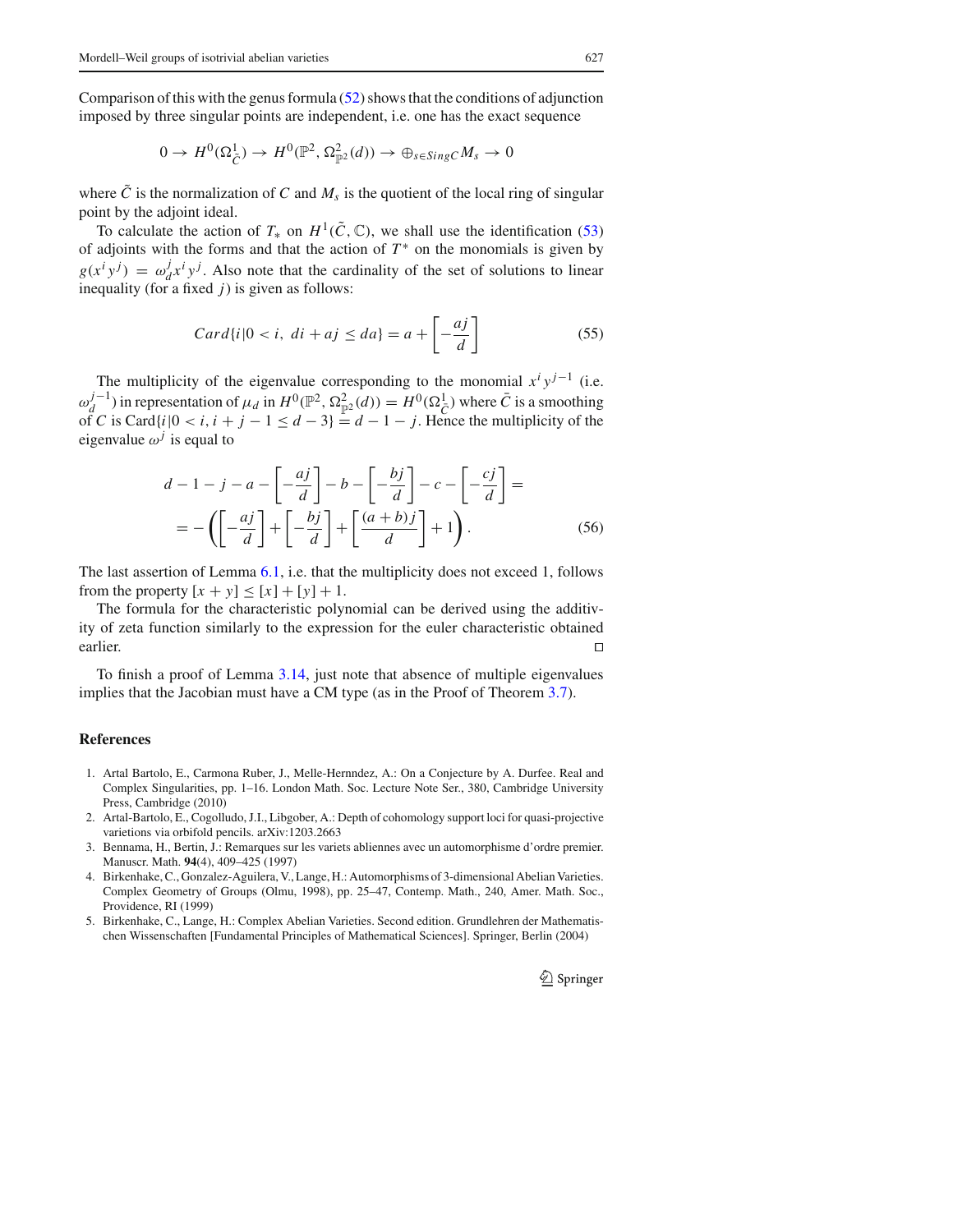- 6. Cogolludo-Agustin, J.I.: Fundamental group for some cuspidal curves. Bull. Lond. Math. Soc. **31**(2), 136–142 (1999)
- 7. Cogolludo-Agustin, J.I., Libgober, A.: Mordell-Weil groups of elliptic threefolds and the Alexander module of plane curves. J. Reine Angew. Math. arXiv:1008.2018 (to appear)
- 8. Conrad, B.: Chow's K/k-image and K/k-trace, and the Lang-Neron theorem. Enseign. Math. (2) **52**(1– 2), 37–108 (2006)
- 9. Deligne, P.: Theorie de Hodge. III. Inst. Hautes Etudes Sci. Publ. Math. No. 44, pp. 5–77 (1974)
- 10. Durfee, A.: Mixed Hodge structures on punctured neighborhoods. Duke Math. J. **50**(4), 1017–1040 (1983)
- 11. Durfee, A.: The monodromy of a degenerating family of curves. Invent. Math. **28**, 231–241 (1975)
- 12. Durfee, A., Hain, R.: Mixed Hodge structures on the homotopy of links. Math. Ann. **280**(1), 69–83 (1988)
- 13. Gonzalez-Aguilera, V.: On automorphisms of principally polarized abelian varieties. Geom. Dedicata **139**, 249–258 (2009)
- 14. Gross, B.: On the periods of abelian integrals and a formula of Chowla and Selberg. With an appendix by David E. Rohrlich. Invent. Math. **45**(2), 193–211 (1978)
- 15. Hindry, M., Pacheco, A.,Wazir, R.: Fibrations et conjecture de Tate. J. Number Theory **112**(2), 345–368 (2005)
- 16. Iitaka, S.: Logarithmic forms of algebraic varieties. J. Fac. Sci. Univ. Tokyo Sect. IA Math. **23**(2), 525–544 (1976)
- 17. Kallel, S., Sjerve, D.: On the group of automorphisms of cyclic covers of the Riemann sphere. Math. Proc. Camb. Philos. Soc. **138**(2), 267–287 (2005)
- 18. Kloosterman, R.: Cuspidal Plane Curves, Mordell Weil Groups of Elliptic Threefolds, Syzigies and Alexander Polynomials. J. Algebra **375**, 216–234 (2013)
- 19. Koblitz, N., Rohrlich, D.: Simple factors in the Jacobian of a Fermat curve. Can. J. Math. **30**(6), 1183–1205 (1978)
- 20. Kollar J.: Subadditivity of the Kodaira Dimension: Fibers of General Type. Algebraic Geometry, Sendai, 1985, pp. 361–398. Adv. Stud. Pure Math., 10. North-Holland, Amsterdam (1987)
- 21. Lang, S., Neron, A.: Rational points of abelian varieties over function fields. Am. J. Math. **81**, 95–118 (1959)
- 22. Lefschetz, S.: A Class of Algebraic Curves with Cyclic Group and Their Jacobian Varieties, Selected Papers. Chelsea, New York (1971)
- 23. Lange, H., Recillas, S.: Abelian varieties with group action. J. Reine Angew. Math. **575**, 135–155 (2004)
- 24. Levine, M.: Deformations of Irregular Threefolds. Algebraic Threefolds (Varenna, 1981), Lecture Notes in Math., 947, pp. 269–286. Springer, Berlin-New York (1982)
- 25. Libgober, A.: Alexander polynomial of plane algebraic curves and cyclic multiple planes. Duke Math. J. **49**(4), 833–851 (1982)
- 26. Libgober, A.: Hodge decomposition of Alexander invariants. Manuscr. Math. **107**(2), 251–269 (2002) 27. Libgober, A.: Lectures on topology of complements and fundamental groups. Singularity theory, pp. 71–137. World Sci. Publ., Hackensack (2007)
- 28. Libgober, A.: Factors of Jacobians and isotrivial elliptic surfaces. J. Singul. **5**, 115–123 (2012)
- 29. Merle, M., Tessier, B.: In Seminaire sur les Singularites des Surfaces. Held at the Centre de Mathmatiques de l'Ecole Polytechnique, Palaiseau, 1976–1977. Edited by Michel Demazure, Henry Charles Pinkham and Bernard Teissier. Lecture Notes in Mathematics, vol. 777. Springer, Berlin (1980)
- 30. Milne, J.: Complex Multiplication. http://www.jmilne.org/math/CourseNotes/cm.html
- 31. Mumford, D.: Abelian varieties. With appendices by C. P. Ramanujam and Yuri Manin. Corrected reprint of the second (1974) edition. Tata Institute of Fundamental Research Studies in Mathematics, 5. Published for the Tata Institute of Fundamental Research, Bombay. Hindustan Book Agency, New Delhi (2008)
- 32. Saito, M.: Exponents of an irreducible plane curve singularity. arXiv:math/0009133
- 33. Serrano, F.: Isotrivial fibred surfaces. Ann. Mat. Pura Appl. **171**(4), 63–81 (1996)
- 34. Schütt, M., Shioda, T.: Elliptic surfaces. In: Algebraic geometry in East Asia—Seoul, 2008. Advanced studies in pure mathematics, vol. 60. Mathematical society of Japan, Tokyo, pp. 51–160 (2010)
- 35. Shioda, T.: Mordell–Weil lattices for higher genus fibration over a curve. New trends in algebraic geometry (Warwick, 1996), pp. 359–373, London Math. Soc. Lecture Note Ser., 264, Cambridge University Press, Cambridge (1999)